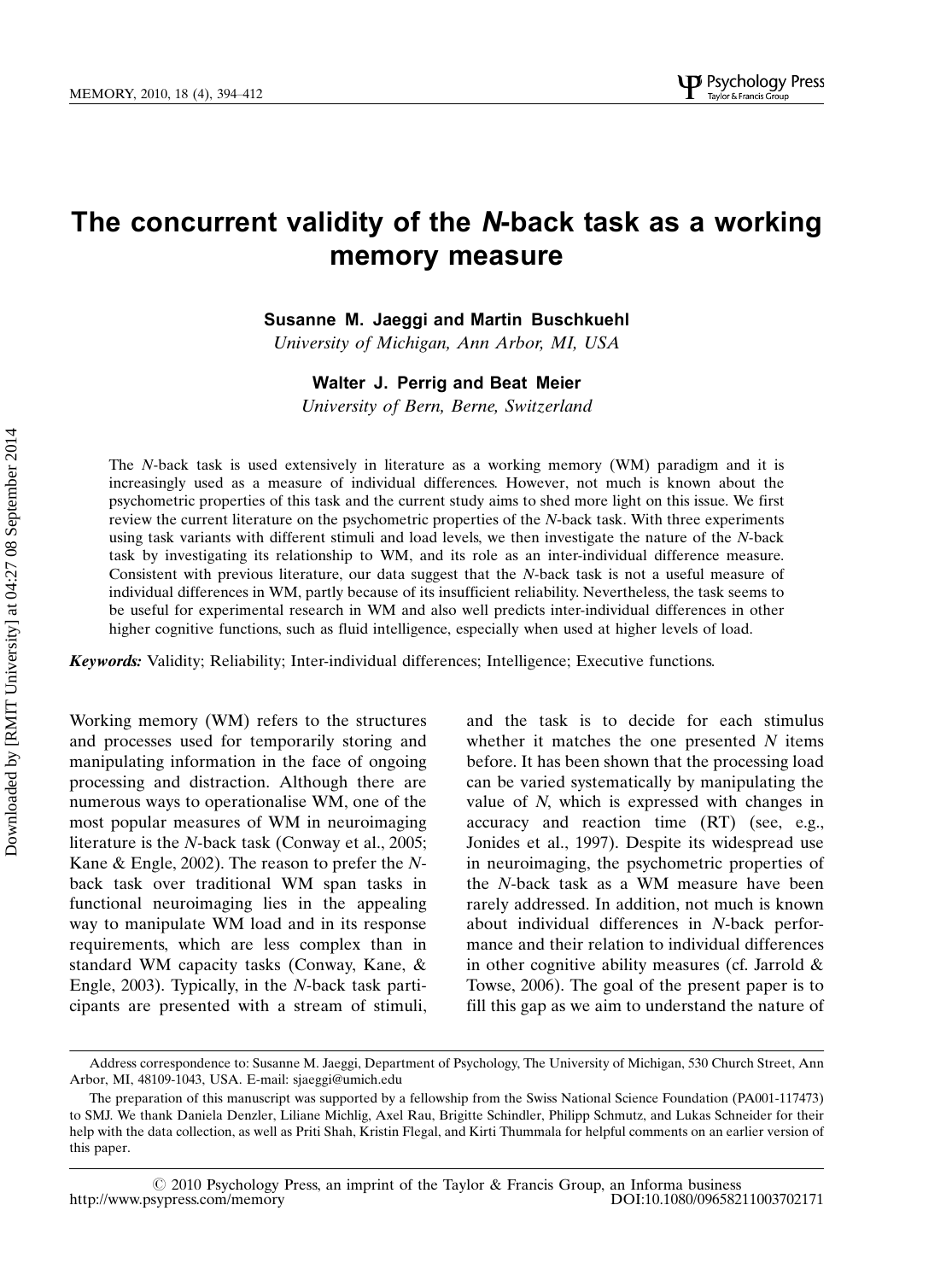the N-back task by investigating its relationship to WM and executive functions, and its role as an inter-individual difference measure.

The N-back task was originally introduced by Kirchner (1958) as a visuo-spatial task with four load factors (''0-back'' to ''3-back''), and by Mackworth (1959) as a visual letter task with up to six load factors. Gevins et al. (1990) introduced it to the field of neuroscience by using it as a ''visuomotor memory task'' with one load factor (3-back). The task involves multiple processes, such as the encoding of the incoming stimuli, the monitoring, maintenance, and updating of the material, as well as matching the current stimulus to the one that occurred N positions back in the sequence. Decision, selection, inhibition, and interference resolution processes are also involved (for a comprehensive task analysis, see Jonides et al., 1997, p. 471). The sequential nature of the task requires the execution of all those processes simultaneously, especially the simultaneous storage *and* processing of the material, which presumably led to the classification of the N-back task as a WM measure (Jonides et al., 1997; Kane & Engle, 2002). However, performance of the N-back task also seems to depend on processes that go beyond ''traditional'' WM-related processes. For example, it has been proposed that in the N-back task there are conflicting processes between familiarity and recollection; for example, if a current stimulus matches a previous stimulus, but not the one N items back in the sequence (Oberauer, 2005, p. 375). Resolving this conflict requires controlled processes, namely inhibition and interference resolution (Kane, Conway, Miura, & Colflesh, 2007). Further, Oberauer (2005) argued that binding processes are also involved, in that successful performance depends ''on the ability to establish and maintain bindings between the contents and their temporal context'' (p. 375).

Thus, the N-back task is a complex measure involving multiple processes that seem to be largely stimulus and material independent. In general, regardless of the material used, the number of errors as well as RTs increase monotonically with increasing levels of N (but not necessarily linearly; see Jaeggi, Schmid, Buschkuehl, & Perrig, 2009, for a discussion on this issue). On a neural level the results from neuroimaging studies are also consistent in revealing reliable activation increases in selected cortical areas with increasing processing load (e.g., Drobyshevsky, Baumann, & Schneider, 2006; Jonides et al., 1997; see Owen, McMillan, Laird, & Bullmore, 2005, for a meta-analysis). The areas most commonly showing this load-dependent activation change are primarily located in bilateral prefrontal and parietal cortices Those areas are part of a network that is commonly activated in WM tasks (e.g., Awh et al., 1996; see Wager & Smith, 2003, for a meta-analysis). Although these main areas of activation have been observed independent of the type of materials (Nystrom et al., 2000; Owen et al., 2005; Ragland et al., 2002; Schumacher et al., 1996), additional, stimulus-specific regions are also selectively activated (Knops, Nuerk, Fimm, Vohn, & Willmes, 2006; Owen et al., 2005).

Although behavioural and imaging results seem to be largely consistent, the psychometric properties of the N-back task remain largely unexplored. Only a few studies have addressed the psychometric properties, and some of them explicitly reported reliability measures of the Nback task in visual and verbal 0- to 3-back tasks (Friedman et al., 2006; Friedman et al., 2008; Hockey & Geffen, 2004; Kane et al., 2007; Oberauer, 2005; Salthouse, Atkinson, & Berish, 2003; Shamosh et al., 2008; Shelton, Elliott, Hill, Calamia, & Gouvier, 2009; Van Leeuwen, Ven den Berg, Hoekstra, & Boomsma, 2007). The reliability measures of these studies are mixed, ranging between  $r = .02$  and  $r = .91$ , and in general, only higher task levels (2- and 3-back) seem to result in reliability estimates exceeding .80, presumably because of issues with ceiling performance in the lower levels. Given that the expected maximum correlation of a test with any other test is limited by its reliability, it is clear that the extent to which relationships with other variables can be established is restricted by the reliability of that measure itself (cf. Meier & Perrig, 2000).

Concerning construct validity, there are a few studies in which the N-back task has been correlated with other WM measures. What is notable here is that in those studies using a single WM capacity measure such as a reading span task (RST) or an operation span task report rather weak intercorrelations (ranging between  $r = .10$ and  $r = .24$ ; Colom, Abad, Quiroga, Shih, & Flores-Mendoza, 2008; Kane et al., 2007; Oberauer, 2005; Roberts & Gibson, 2002). Nevertheless, there are two studies (Shelton et al., 2009; Shelton, Metzger, & Elliott, 2007) who reported a correlation between operation span and  $n$ -back performance of  $r \approx .46$  across three samples by using a composite *n*-back score consisting of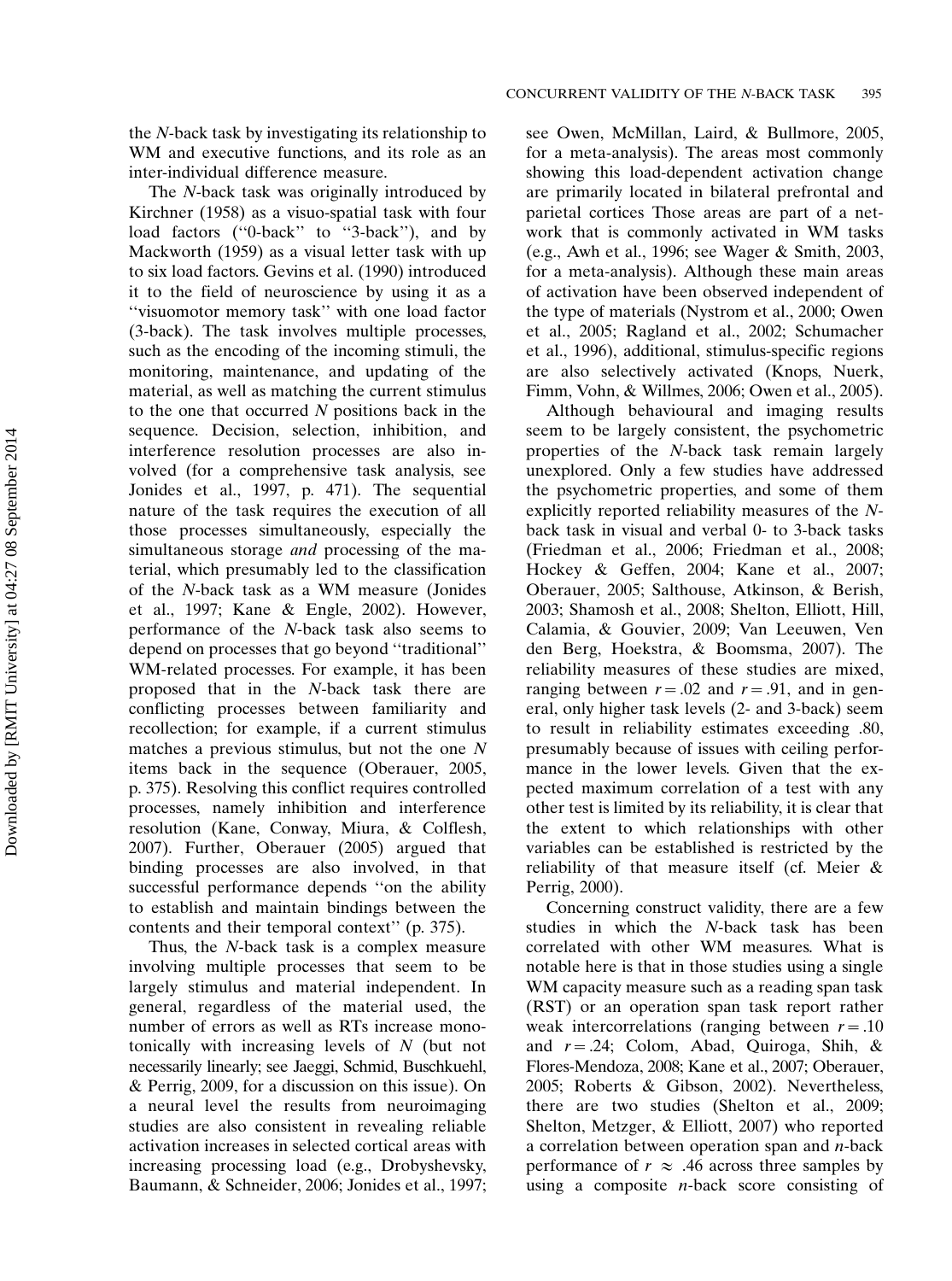0-, 1-, 2-, and 3-back. Furthermore, by using a composite score of four complex span measures (operation span, reading span, symmetry span, and rotation span), Shamosh et al. (2008) obtained a correlation with a 3-back task of  $r = .55$ . Thus one could speculate that the low correlations in the former examples might result in part from too-large error variance by using just one performance measure. Interestingly however, it looks as though the N-back task is equally or even more closely related to simple span measures than to complex WM-span measures (correlations between  $r = .12$  and  $r = .53$ ; Colom et al., 2008; Dobbs & Rule, 1989; Gevins & Smith, 2000; Oberauer, 2005; Roberts & Gibson, 2002; Shelton et al., 2007, 2009). In addition, as more direct evidence of the relationship between various WM measures and N-back performance, we have shown that if people train on an N-back task they also improve performance in simple span tasks (digit span) after training, but not in a complex WM span measure (RST) (Jaeggi, Buschkuehl, Jonides, & Perrig, 2008). Thus the general pattern suggests that the N-back task is more closely related to simple than to complex WM span measures, a pattern that seems to stand in contrast to the face validity of the rather complex N-back task

However, there are other complex measures that seem to be related to N-back performance, such as classical measures of executive functions (EFs). In particular, EFs such as inhibitory control and set shifting seem to share a considerable amount of variance with N-back performance. Some authors have argued that the N-back task requires the retrieval of items that are no longer in the focus of attention, thus requiring a shift of attention (McElree, 2001; Verhaeghen & Basak, 2005; Verhaeghen, Cerella, & Basak, 2004). Indeed, a study with children (Ciesielski, Lesnik, Savoy, Grant, & Ahlfors, 2006) showed that 2 back performance is substantially correlated with Stroop performance  $(r=.55)$ , Wisconsin Card Sorting  $(r = -.56)$ , and verbal fluency  $(r = .59)$ . However, other studies (Friedman et al., 2006, 2008) have reported only very weak correlations between 2-back and Stroop performance  $(r = .10, )$ or  $r = .12$ , respectively).

Finally, several studies have looked at the relationship between the N-back task and intelligence. This is an important research question, since there is widespread evidence that WM shares considerable variance with measures of fluid intelligence (Gf) (Ackerman, Beier, &

Boyle, 2005; Kane, Hambrick, & Conway, 2005; Kyllonen & Christal, 1990; Oberauer, Schulze, Wilhelm, & Suss, 2005). In addition, WM tasks and measures of Gf have been shown to recruit similar neural networks (Duncan et al., 2000; Gray, Chabris, & Braver, 2003; Kane & Engle, 2002). While there are many studies showing that especially complex WM span tasks predict interindividual differences in measures of Gf (e.g., Engle, Tuholski, Laughlin, & Conway, 1999; Süss, Oberauer, Wittmann, Willhelm, & Schulze, 2002), there are also studies showing correlations between N-back performance and various intelligence measures (Friedman et al., 2006, 2008; Gevins & Smith, 2000; Salthouse, Pink, & Tucker-Drob, 2008; Shelton et al., 2009; Van Leeuwen et al., 2007; Waiter et al., 2009). Their correlation coefficients range between  $r = .19$  and  $r = .66$ , suggesting shared variance between Nback performance and Gf. Further, with an interindividual differences approach, Hockey and Geffen (2004) and Gevins and Smith (2000) investigated whether individual differences in intelligence (as measured with the Multidimensional Aptitude Battery or the Wechsler Adult Intelligence Scale, respectively) predict performance in the  $N$ -back task—and indeed, participants with high IQ scores were found to perform more quickly in the N-back task, especially at higher task levels. Finally, a more causal relationship between N-back performance and Gf was demonstrated by our training study, showing that people who train with the N-back task also improve performance in measures of Gf (Jaeggi et al., 2008).

Given this relationship between N-back performance and Gf, it seems counterintuitive that there is only a modest relationship between Nback and complex WM span measures, which in turn also predict inter-individual differences in Gf. The most parsimonious explanation for this might be that the RST and the N-back task each account for independent variance in Gf (Jaeggi et al., 2008; Kane et al., 2007). Nevertheless, it could also be that they share something in common that is not easily captured with intercorrelations, such as for example attentional control processes (Gray et al., 2003; Kane et al., 2004).

In this study we aim to shed more light on the nature of the N-back paradigm by means of three experiments investigating the relationship of the N-back task to WM and EFs, and also by investigating its role as an inter-individual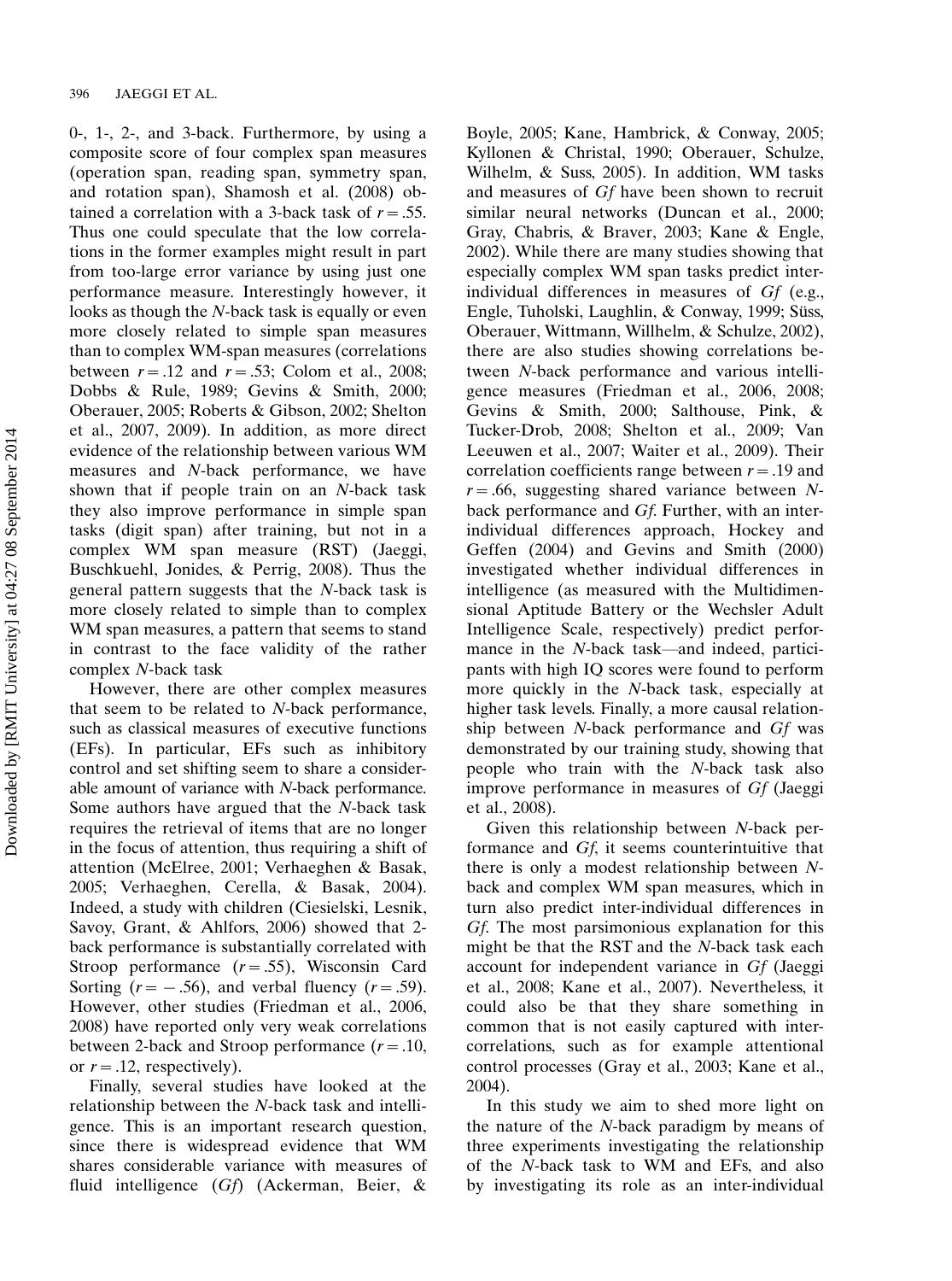differences measure: In the first experiment we investigate the relationship between the N-back task and the RST. In Experiment 2 we look at the relationship between the N-back task and simple and complex WM tasks (digit span forward, digit span backward, and RST), and further explore its relation to a measure of EFs, an updating task (i.e., the self-ordered pointing task, SOPT; Petrides & Milner, 1982). In the last experiment we look at the validity of the N-back task as an inter-individual difference measure by investigating its relationship with Gf. In each experiment we varied stimulus materials and levels of load for the N-back task in order to disentangle their differential impact on the target measures. As an additional feature, we included dual-task versions of the N-back task because it has been proposed that dual tasks are usually purer estimates of WM capacity (WMC) because they prevent the use of strategies (Oberauer, Lange, & Engle, 2004), and further, because we have previously demonstrated that dual-task versions are well predictive of interindividual differences in Gf (Jaeggi et al., 2008).

# EXPERIMENT 1

## Method

Participants. A total of 116 participants (55 women) took part in the experiment. They were recruited by undergraduate students in order to fulfil course credit, without any specified selection criteria apart from being native German speakers. Participants received no payment. The mean age was 29.09 years  $(SD = 4.53)$  and 95% of the participants had a college degree or higher level of education.

Apparatus. Task administration was computerised for the N-back task and run on a personal computer with a 17-inch display (resolution set to  $1024 \times 768$  pixel) using the software package E-Prime (Psychology Software Tools, Pittsburgh, PA). Participants' responses were registered with a PST Serial Response Box (Psychology Software Tools, Pittsburgh, PA) with millisecond accuracy interfaced to the computer. The RST was administrated as paper and pencil test.

#### General procedure

All participants first answered sociodemographic questions regarding their age and their educationlevel. Participants then completed the N-back task and the RST, in counterbalanced order.

N-back task. The task and its material was the same as already used and described in previous studies (Jaeggi et al., 2007, 2008, 2009). We used visuospatial and auditory-verbal material as stimuli. The visuospatial stimuli consisted of blue squares appearing at one of eight different loci spaced equally and symmetrically around a constantly present white fixation cross in the centre of a black screen  $(-7.16^{\circ}/6.13^{\circ}; 0^{\circ}/4.93; 7.16/$ 6.13°;  $-6.54\degree/0^\circ$ ; 6.54°/0°;  $-7.16\degree/0.13\degree$ ; 0°/  $-4.93^{\circ}$ ; 7.16 $\circ$ / $-6.13^{\circ1}$ ; monitor-to-eyes distance 50 cm). The verbal material comprised eight aurally presented German consonants (c, g, h, k, p, q, t, w) spoken by a female voice set at a comfortable volume. Spatial locations and consonants were both chosen on the basis of their distinctiveness as assessed in pilot experiments.

The task was used with three levels of difficulty (1-back to 3-back) administered as single and dual tasks (see Figure 1). Participants were instructed to respond whenever the current stimulus was the same as the one presented N positions back in the sequence (N depending on the load level, that is, 1, 2, or 3).



Figure 1. Example of the N-back task with the stimulus material used in Experiments 1 and 3. A response was required whenever the current stimulus matched the stimulus one, two, or three positions back in the sequence. The task was performed as a single task with auditory-verbal or visuospatial-nonverbal material only, but also as a dual task, where the attention had to be divided between two tasks presented simultaneously in each modality as shown in the example.

 $<sup>1</sup>$  A positive value indicates a location above or on the right</sup> side of the fixation cross and a negative value indicates a location below or on the left of the fixation cross.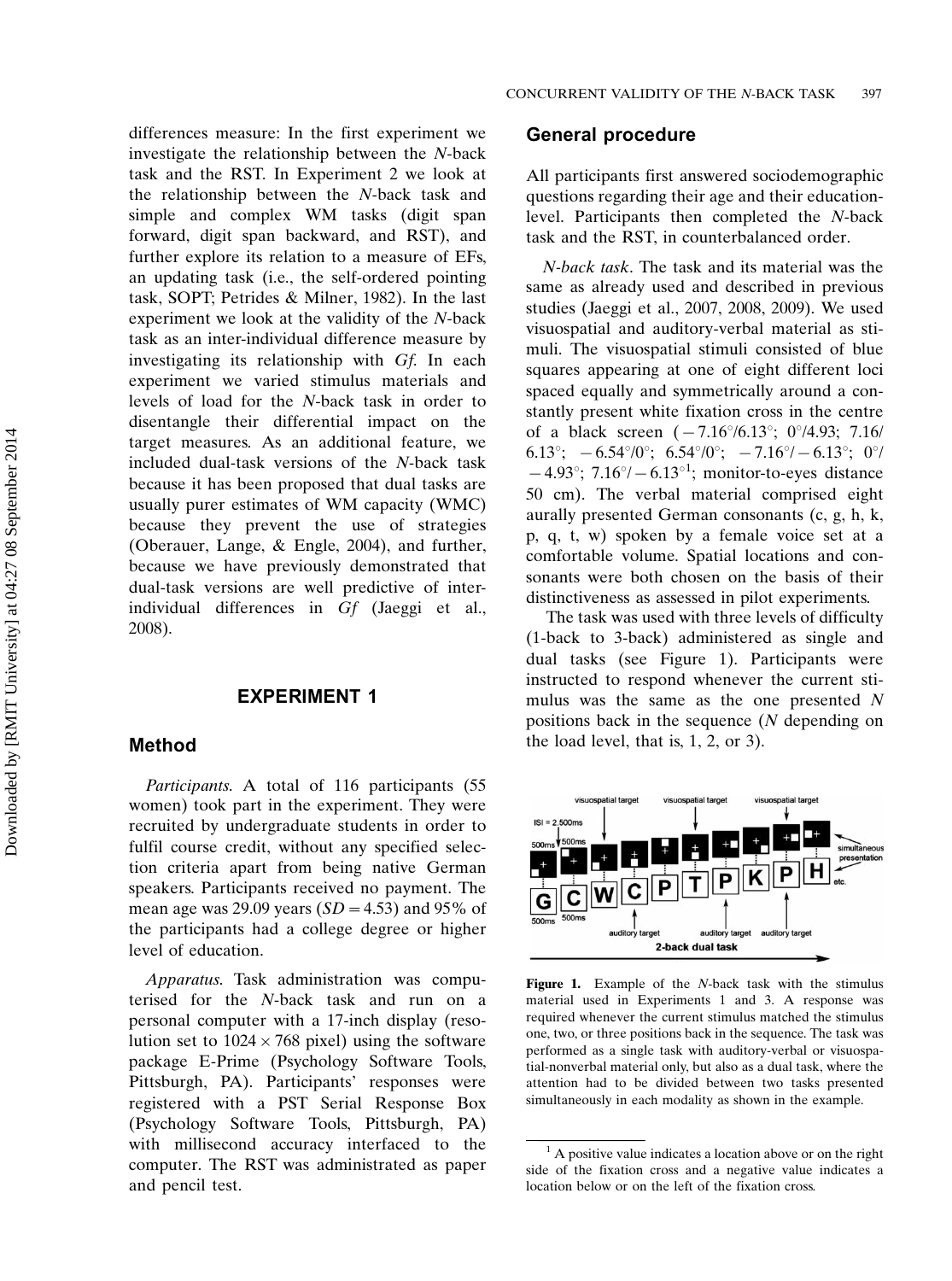Each trial consisted of a stimulus that was presented for 500 ms, followed by an interstimulus interval of 2500 ms, after which the next stimulus was presented. In the dual-task conditions the verbal and visuospatial stimuli were presented simultaneously, and participants had to independently process each modality, whereas the task difficulty (e.g., 2-back) was always the same for both modalities.

Participants performed three separate experimental blocks: a visuospatial, a verbal, and a dualtask block. Within each block there were three runs consisting of a single n-back load level, which lasted 2 minutes (40 trials) each. The stimuli were arranged in a pseudo-randomised order, i.e., the position of the targets was counterbalanced between the different runs. All runs were matched for the number of targets (33%) and non-targets (67%), as well as for distractors (e.g., 2-back targets in a 3-back run).

Participants were instructed to respond as quickly and accurately as possible. They were asked to press a specified button with their right index finger for targets in the auditory tasks, and another button with their left index finger for targets in the visuospatial tasks; no responses were required for non-targets. The same response allocation was used in the dual-task conditions, where the targets could occur in just one modality, in both modalities at the same time, or in none.

Each task condition was explained to the participant, followed by a few practice trials. Half of the participants started the experiment with the visuospatial block and then completed the auditory-verbal block. The other half performed the single tasks in the reverse order. All participants performed the dual-task block last. The runs within each block started with the 1 back task, followed by the 2-back and the 3-back task in that order. Performance was assessed in terms of reaction times (RTs; hits only) and accuracy  $(P_r$ , proportion hits minus false alarms; Snodgrass & Corwin, 1988) serving as dependent variables.

Reading span task (RST). The task consisted of 100 unrelated and relatively simple sentences (with 6 additional training sentences), which participants read aloud and indicated with ''yes'' or ''no'' for each sentence, whether it made sense semantically or not. Sentences were presented one by one on single paper sheets and were removed as soon as the participants had made their yes/no decision. Additionally, participants had to retain the last word of each sentence and recall these words in the correct order after presentation of two, three, four, five, or six sentences, whereas the amount of sentences corresponded to the level of difficulty. There were five sets per level. The material for the RST was provided by courtesy of Meredyth Daneman and translated into German by the first author. Each of the 100 sentences contained 6 to 15 words (M: 10.05; SD: 1.98) with a mean word length of 6.25 (SD: 0.81). Half of the sentences made sense semantically and half of them did not, but all of them were syntactically correct. We used a truncated method of administration (Friedman & Miyake, 2005)—i.e., the task was terminated after the participant did not reach a certain criterion of performance; that is, after the participant failed to recall any of the sets at a particular level. The dependent variable was defined as the highest level at which the participant recalled a majority of sets (three or more out of five). In addition, following the original scoring method of Daneman and Carpenter (1980), participants were given half a point for getting two out of five sets (e.g., if a participant recalled five sets at Level 2, four sets at Level 3, and two sets at Level 4, that participant would receive a span score of 3.5).

## Results

Descriptive statistics. In the RST, participants reached an average score of 2.77 (SD: 0.84). For the N-back task, performance measures (means and standard deviations) and Spearman-Browncorrected split-half reliability coefficients are presented in Table 1.

*N-back task.* We conducted  $2 \times 2 \times 3$  repeatedmeasures analyses of variances (ANOVAs) with task condition (single vs dual-tasks), modality (visuospatial, auditory-verbal), and load (1-back to 3-back) as independent variables, and reaction time (RT; hits only) and accuracy  $(P_r;$  hits minus false alarms) as dependent variables.

As expected, there were significant main effects of load (1-back to 3-back), accuracy:  $F(2, 1)$ 230) = 1267.69,  $p < .001$ ,  $n_P^2 = 0.92$ ; RTs:  $F(1.57,$  $(220) = 187.42, p < .001, \eta_p^2 = 0.63$ ; of task (single vs dual condition), accuracy:  $F(1, 115) = 484.92$ ,  $p < .001$ ,  $\eta_{\rm p}^2 = 0.81$ ; RTs:  $F(1, 110) = 558.65$ ,  $p < .001$ ,  $\eta_p^2 = 0.83$ ; and of modality (visual-nonverbal vs auditory-verbal), accuracy:  $F(1, 115) =$ 33.01,  $p < .001$ ,  $\eta_p^2 = 0.22$ ; RTs:  $F(1, 110) = 172.63$ ,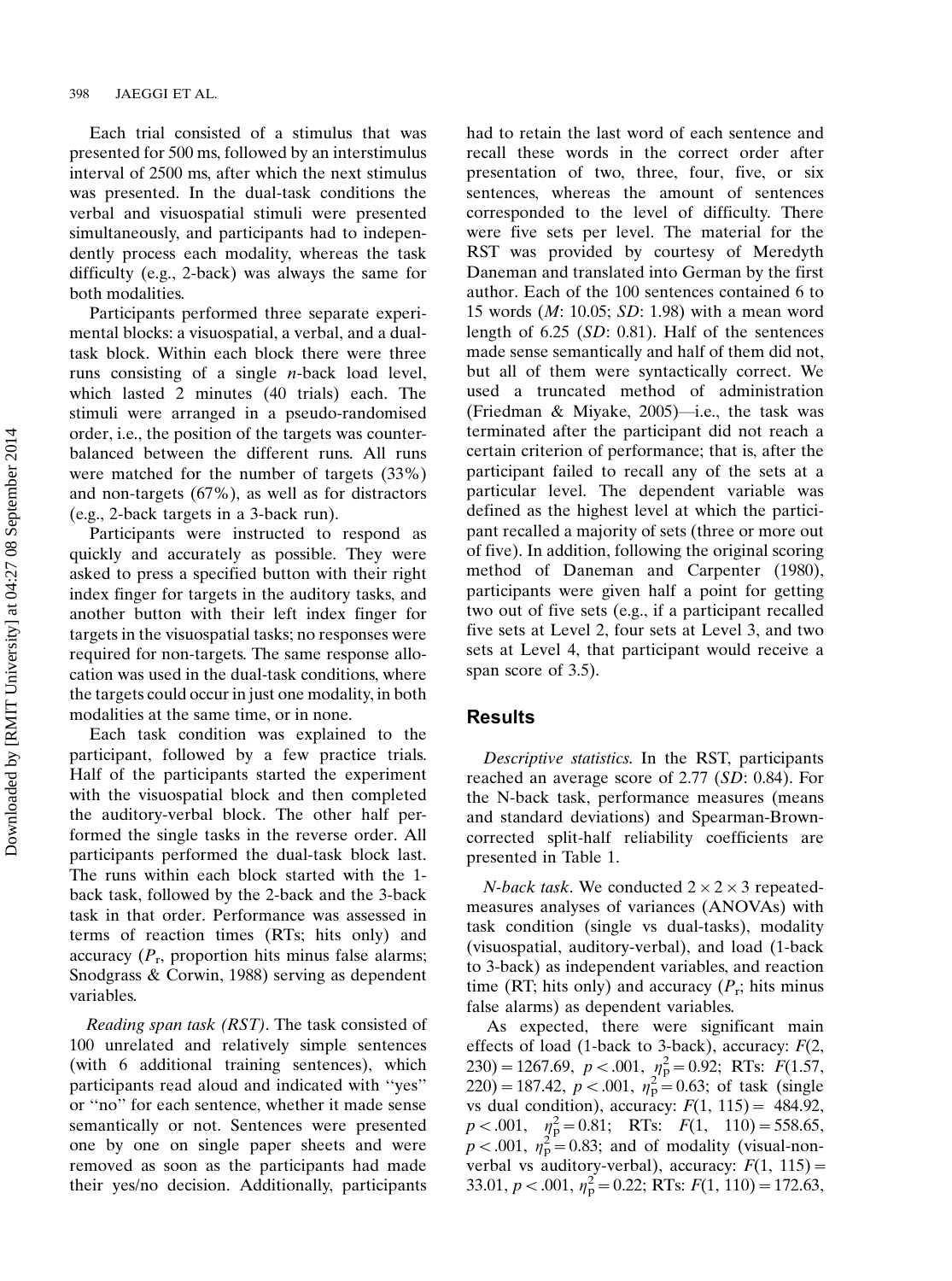|                               |                  |                    | Experiment 1   |                  |                  | Experiment 2 |               |                  | Experiment 3     |      |                |      |  |  |  |
|-------------------------------|------------------|--------------------|----------------|------------------|------------------|--------------|---------------|------------------|------------------|------|----------------|------|--|--|--|
| Accuracy $(P_r)$              |                  |                    |                |                  |                  |              |               |                  |                  |      |                |      |  |  |  |
| Single tasks                  | $\boldsymbol{M}$ | $\cal SD$<br>Range |                | $\boldsymbol{r}$ | $\boldsymbol{M}$ | SD           | Range         | $\boldsymbol{r}$ | $\boldsymbol{M}$ | SD   | Range          | r    |  |  |  |
| Visual                        |                  |                    |                |                  |                  |              |               |                  |                  |      |                |      |  |  |  |
| 1-back                        | 0.99             | 0.03               | $0.78 - 1.00$  | 0.93             | 0.98             | 0.06         | $0.50 - 1.00$ | 0.75             | 0.96             | 0.09 | $0.48 - 1.00$  | 0.18 |  |  |  |
| 2-back                        | 0.91             | 0.13               | $0.48 - 1.00$  | 0.85             | 0.91             | 0.10         | $0.40 - 1.00$ | 0.45             | 0.92             | 0.09 | $0.71 - 1.00$  | 0.26 |  |  |  |
| 3-back                        | 0.66             | 0.19               | $0.08 - 1.00$  | 0.51             | 0.75             | 0.15         | $0.30 - 1.00$ | 0.45             | 0.60             | 0.22 | $0.11 - 1.00$  | 0.51 |  |  |  |
| Auditory                      |                  |                    |                |                  |                  |              |               |                  |                  |      |                |      |  |  |  |
| 1-back                        | 0.98             | 0.04               | $0.85 - 1.00$  | $-0.20$          | 0.96             | 0.08         | $0.59 - 1.00$ | 0.17             | 0.96             | 0.08 | $0.68 - 1.00$  | 0.70 |  |  |  |
| 2-back                        | 0.89             | 0.12               | $0.51 - 1.00$  | 0.62             | 0.91             | 0.11         | $0.29 - 1.00$ | 0.48             | 0.85             | 0.15 | $0.39 - 1.00$  | 0.65 |  |  |  |
| 3-back                        | 0.47             | 0.19               | $-0.08 - 1.00$ | 0.39             | 0.67             | 0.16         | $0.20 - 0.98$ | 0.44             | 0.45             | 0.21 | $0.00 - 0.92$  | 0.47 |  |  |  |
| Dual tasks                    |                  |                    |                |                  |                  |              |               |                  |                  |      |                |      |  |  |  |
| 1-back                        | 0.94             | 0.06               | $0.74 - 1.00$  | 0.11             | 0.83             | 0.14         | $0.11 - 1.00$ | 0.58             | 0.85             | 0.17 | $0.05 - 1.00$  | 0.74 |  |  |  |
| 2-back                        | 0.72             | 0.17               | $0.27 - 1.00$  | 0.63             | 0.63             | 0.15         | $0.17 - 0.91$ | 0.55             | 0.62             | 0.18 | $0.23 - 0.90$  | 0.59 |  |  |  |
| 3-back                        | 0.33             | 0.14               | $0.04 - 1.00$  | 0.41             | 0.40             | 0.15         | $0.06 - 0.76$ | 0.60             | 0.29             | 0.17 | $-0.05 - 0.73$ | 0.44 |  |  |  |
| Reaction times (to hits only) |                  |                    |                |                  |                  |              |               |                  |                  |      |                |      |  |  |  |
| Single tasks                  |                  |                    |                |                  |                  |              |               |                  |                  |      |                |      |  |  |  |
| Visual                        |                  |                    |                |                  |                  |              |               |                  |                  |      |                |      |  |  |  |
| 1-back                        | 507              | 176                | 245-1037       | 0.94             | 618              | 153          | 327-912       | 0.79             | 475              | 173  | 258-1042       | 0.96 |  |  |  |
| 2-back                        | 547              | 183                | 253-1097       | 0.86             | 631              | 156          | 339-1034      | 0.71             | 540              | 197  | 287-1211       | 0.86 |  |  |  |
| 3-back                        | 659              | 246                | 282-1398       | 0.69             | 774              | 209          | 357-1337      | 0.66             | 665              | 226  | 282-1194       | 0.68 |  |  |  |
| Auditory                      |                  |                    |                |                  |                  |              |               |                  |                  |      |                |      |  |  |  |
| 1-back                        | 592              | 140                | 300-1012       | 0.90             | 818              | 158          | 540-1458      | 0.54             | 595              | 176  | 355-1448       | 0.90 |  |  |  |
| 2-back                        | 693              | 199                | 332-1289       | 0.69             | 904              | 191          | 517-1477      | 0.51             | 691              | 197  | 353-1348       | 0.66 |  |  |  |
| 3-back                        | 1019             | 350                | 378-2019       | 0.54             | 1140             | 230          | 704-1759      | 0.28             | 955              | 356  | 417-1904       | 0.61 |  |  |  |
| Dual tasks                    |                  |                    |                |                  |                  |              |               |                  |                  |      |                |      |  |  |  |
| 1-back                        | 1052             | 280                | 561-1892       | 0.83             | 1173             | 222          | 644-1918      | 0.73             | 929              | 285  | 486-2108       | 0.83 |  |  |  |
| 2-back                        | 1292             | 339                | 619-2052       | 0.74             | 1361             | 238          | 909-1983      | 0.57             | 1152             | 319  | 529-1801       | 0.50 |  |  |  |
| 3-back                        | 1426             | 406                | 337-2643       | 0.45             | 1469             | 275          | 840-2095      | 0.48             | 1245             | 417  | 515-2157       | 0.66 |  |  |  |

TABLE 1 Descriptive measures as well as split-half reliability for each variant of the N-back task of Experiments 1, 2 and 3.

Experiment 1:  $N=116$ ; Experiment 2:  $N=70$  for the single tasks,  $N=141$  for the dual task; Experiment 3:  $N=50$ . M: mean; SD: standard deviation; r: split-half reliability (calculated as Pearson's correlation, corrected with the Spearman-Brown Prophecy Formula).

CONCURRENT VALIDITY OF THE

CONCURRENT VALIDITY OF THE N-BACK TASK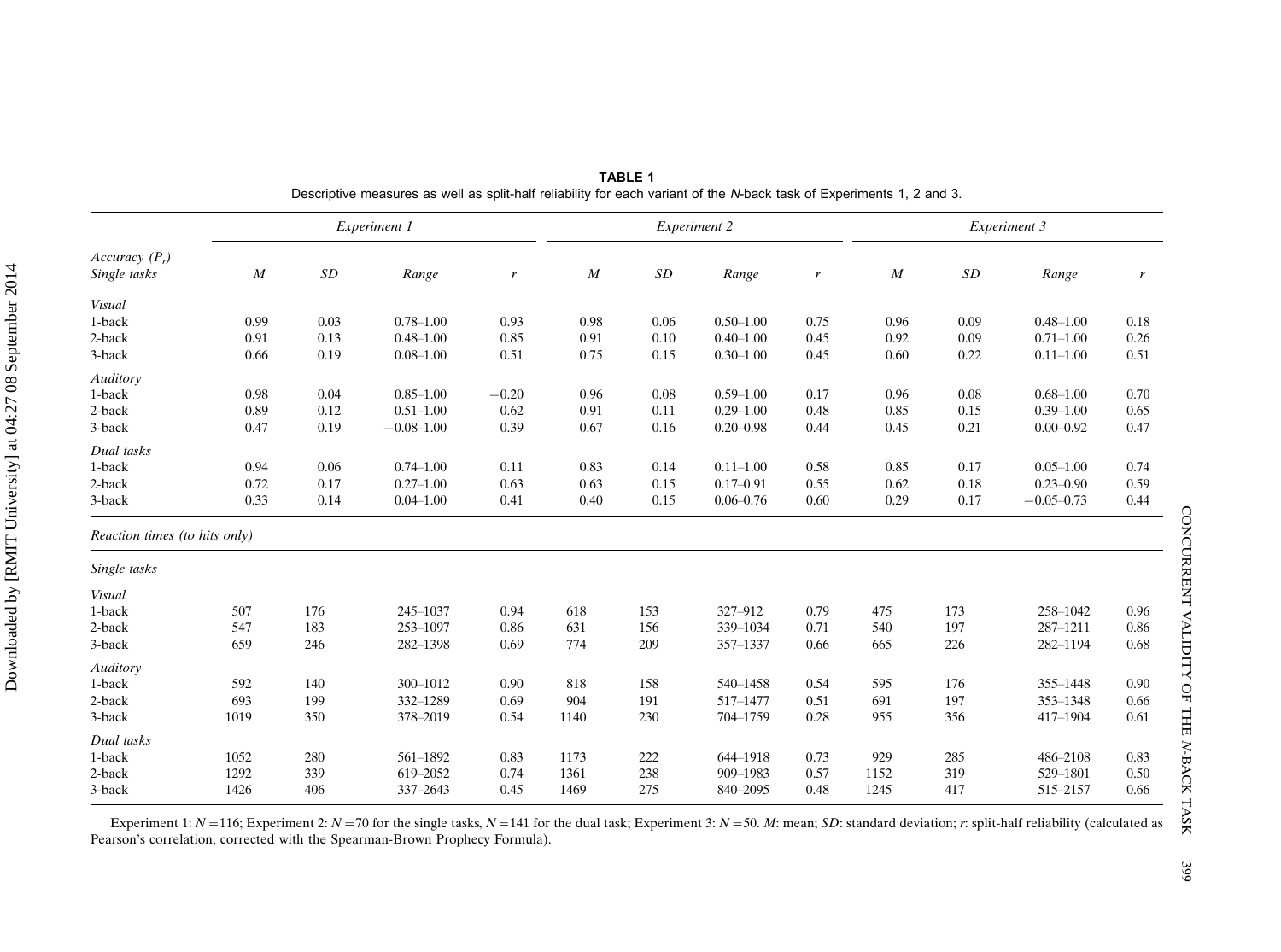$p < .001$ ,  $\eta_p^2 = 0.61$ . All two-way interactions were significant: load  $\times$  task, accuracy:  $F(1.59, 230) =$ 68.81,  $p < .001$ ,  $\eta_{\rm p}^2 = 0.37$ ; RTs:  $F(1.60, 220) =$ 17.04,  $p < .001$ ,  $\eta_p^2 = 0.13$ ; load  $\times$  modality, accuracy:  $F(1.87, 230) = 31.45, p < .001, \eta_p^2 = 0.21$ ; RT:  $F(1.45, 220) = 34.02, p < .001, \eta_p^2 = 0.24$ ; task × modality, accuracy:  $F(1, 115) = 9.05, p < .01$ ,  $\eta_p^2 = 0.07$ ; RT:  $F(1, 110) = 11.46$ ,  $p = .001$ ,  $\eta_p^2 =$ 0.09. There was also a significant three-way interaction (load  $\times$  task  $\times$  modality), accuracy:  $F(1.50, 230) = 6.83, p < .01, \eta_p^2 = 0.06; \text{RTs:}$  $F(1.40, 220) = 4.16, p < .05, \eta_p^2 = 0.04$ . Post hoc tests showed that accuracy significantly dropped with increasing load level and that the single tasks were easier than the dual tasks (all  $p < .01$ ; Bonferroni corrected for multiple comparisons). There was no difference between the auditory and the visuospatial tasks, except for the 3-back single-task versions, where performance was significantly better in the visuospatial version ( $p <$ .01); see Figure 2. For RTs, in addition to similar outcomes for the post-hoc tests as described for accuracy, there were additional modality differences on all load levels, i.e., participants reacted faster in response to the visuospatial than the auditory targets (all  $p < .01$ ; Bonferroni corrected for multiple comparisons).

Correlation analysis. Pearson's product moment correlations for all dependent measures are shown in Table 2. All in all, the various Nback conditions were moderately interrelated, which was more consistently expressed in RTs than in accuracy.

Regarding the correlations between the N-back task and the RST, which was of greater interest here, our results showed hardly any relation between the two tasks. Indeed, only the single auditory and visuospatial 3-back versions showed significant correlations with the RST (auditory:  $r = .24$ , *visuospatial*:  $r = .19$ ), which were observed in RTs only. In terms of accuracy, the correlations between the N-back task and the RSTwere close to zero.

# **Discussion**

First of all, in terms of performance, the load manipulation of our N-back task yielded very robust results in both modalities, with the auditory modality being even more sensitive than the visuospatial modality to load manipulations, as indicated by longer response latencies and more errors as the levels of N increased. Even greater demands are placed on the processing system if the task is conducted as dual task, and again this was more pronounced in the auditory modality regarding latencies. The intercorrelations between the various N-back conditions suggest that, despite their differences in load and modality, they seem to rely on related processing mechanisms.

Our variants of the N-back task confirm mixed reliability reports of earlier studies (e.g., Hockey & Geffen, 2004; Oberauer, 2005; Salthouse et al., 2003; Van Leeuwen et al., 2007). In general, the reliability measures were higher in respect to RTs than to accuracies, which is consistent with reports of Hockey and Geffen (2004). Concerning RTs, the highest reliabilities were observed in the single visuospatial 1-back task  $(r = .94)$ . In the



**Figure 2.** Performance (accuracy) for each N-back version for the three levels of load for Experiment 1 ( $N=116$ ), Experiment 2 ( $N=70$  for each of the single tasks,  $N=141$  for the dual task), and Experiment 3 ( $N=50$ ).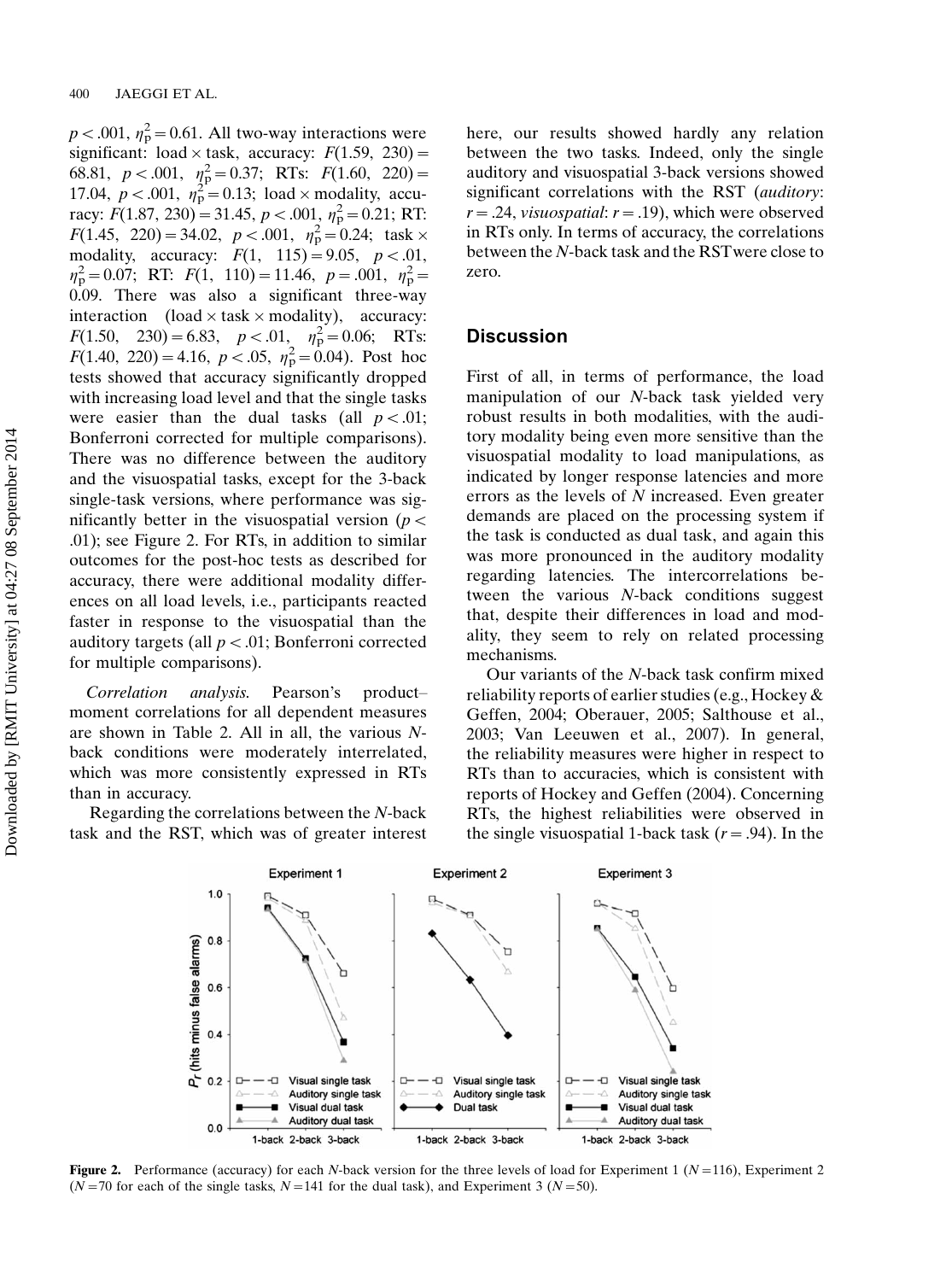| <b>Fearson's correlation coemcients for Experiment T</b> |                           |                |         |                |           |         |                |         |         |           |      |      |      |         |      |      |      |      |    |
|----------------------------------------------------------|---------------------------|----------------|---------|----------------|-----------|---------|----------------|---------|---------|-----------|------|------|------|---------|------|------|------|------|----|
|                                                          | $\boldsymbol{\mathit{1}}$ | $\overline{c}$ | 3       | $\overline{4}$ | 5         | 6       | $\overline{7}$ | 8       | 9       | 10        | 11   | 12   | 13   | 14      | 15   | 16   | 17   | 18   | 19 |
| 1 RST                                                    |                           |                |         |                |           |         |                |         |         |           |      |      |      |         |      |      |      |      |    |
| N-back task (RTs)                                        |                           |                |         |                |           |         |                |         |         |           |      |      |      |         |      |      |      |      |    |
| Single tasks                                             |                           |                |         |                |           |         |                |         |         |           |      |      |      |         |      |      |      |      |    |
| Visuospatial                                             |                           |                |         |                |           |         |                |         |         |           |      |      |      |         |      |      |      |      |    |
| 2 1-back                                                 | 0.04                      |                |         |                |           |         |                |         |         |           |      |      |      |         |      |      |      |      |    |
| 3 2-back                                                 | 0.06                      | 0.65           |         |                |           |         |                |         |         |           |      |      |      |         |      |      |      |      |    |
| 4 3-back                                                 | 0.19                      | 0.47           | 0.54    |                |           |         |                |         |         |           |      |      |      |         |      |      |      |      |    |
| Auditory                                                 |                           |                |         |                |           |         |                |         |         |           |      |      |      |         |      |      |      |      |    |
| 5 1-back                                                 | 0.05                      | 0.75           | 0.55    | 0.40           |           |         |                |         |         |           |      |      |      |         |      |      |      |      |    |
| 6 2-back                                                 | 0.02                      | 0.50           | 0.49    | 0.45           | 0.58      |         |                |         |         |           |      |      |      |         |      |      |      |      |    |
| 7 3-back                                                 | 0.24                      | 0.20           | 0.28    | 0.36           | 0.25      | 0.39    |                |         |         |           |      |      |      |         |      |      |      |      |    |
| Dual tasks                                               |                           |                |         |                |           |         |                |         |         |           |      |      |      |         |      |      |      |      |    |
| 8 1-back                                                 | 0.01                      | 0.30           | 0.32    | 0.28           | 0.44      | 0.50    | 0.31           |         |         |           |      |      |      |         |      |      |      |      |    |
| 92-back                                                  | $-0.11$                   | 0.19           | 0.38    | 0.39           | 0.35      | 0.39    | 0.41           | 0.76    |         |           |      |      |      |         |      |      |      |      |    |
| 10 3-back                                                | $-0.06$                   | 0.04           | 0.27    | 0.33           | 0.24      | 0.32    | 0.29           | 0.64    | 0.69    |           |      |      |      |         |      |      |      |      |    |
| N-back task (Acc)                                        |                           |                |         |                |           |         |                |         |         |           |      |      |      |         |      |      |      |      |    |
| Single tasks                                             |                           |                |         |                |           |         |                |         |         |           |      |      |      |         |      |      |      |      |    |
| Visuospatial                                             |                           |                |         |                |           |         |                |         |         |           |      |      |      |         |      |      |      |      |    |
| 11 1-back                                                | $-0.05$                   | $-0.02$        | $-0.12$ | $-0.01$        | 0.03      | 0.11    | 0.03           | 0.14    | 0.10    | 0.12      |      |      |      |         |      |      |      |      |    |
| 12 2-back                                                | $-0.10$                   | 0.14           | 0.04    | 0.00           | 0.11      | 0.03    | 0.12           | 0.15    | 0.14    | 0.19      | 0.37 |      |      |         |      |      |      |      |    |
| 13 3-back                                                | $\!-0.08$                 | $-0.16$        | $-0.24$ | $-0.11$        | $\!-0.18$ | $-0.09$ | $-0.13$        | $-0.09$ | $-0.03$ | $-0.06$   | 0.13 | 0.30 |      |         |      |      |      |      |    |
| Auditory                                                 |                           |                |         |                |           |         |                |         |         |           |      |      |      |         |      |      |      |      |    |
| 14 1-back                                                | $-0.05$                   | $-0.04$        | $-0.06$ | 0.14           | 0.03      | 0.10    | 0.10           | 0.16    | 0.16    | 0.18      | 0.62 | 0.37 | 0.18 |         |      |      |      |      |    |
| 15 2back                                                 | $-0.14$                   | $-0.02$        | $-0.02$ | $-0.05$        | $-0.11$   | $-0.42$ | $-0.18$        | $-0.14$ | $-0.10$ | 0.02      | 0.00 | 0.11 | 0.15 | 0.11    |      |      |      |      |    |
| 16 3-back                                                | 0.03                      | $-0.01$        | $-0.01$ | 0.00           | $-0.09$   | $-0.19$ | 0.04           | $-0.10$ | $-0.04$ | 0.06      | 0.08 | 0.18 | 0.18 | $-0.02$ | 0.27 |      |      |      |    |
| Dual tasks                                               |                           |                |         |                |           |         |                |         |         |           |      |      |      |         |      |      |      |      |    |
| 17 1-back                                                | 0.00                      | $-0.05$        | $-0.07$ | 0.01           | $-0.16$   | $-0.09$ | 0.10           | $-0.29$ | $-0.15$ | $\!-0.08$ | 0.11 | 0.04 | 0.09 | 0.15    | 0.08 | 0.15 |      |      |    |
| 18 2-back                                                | $-0.02$                   | 0.02           | 0.02    | 0.10           | $-0.01$   | 0.00    | 0.20           | $-0.02$ | 0.10    | 0.18      | 0.19 | 0.33 | 0.38 | 0.32    | 0.34 | 0.41 | 0.30 |      |    |
| 19 3-back                                                | 0.05                      | 0.08           | 0.07    | 0.12           | 0.08      | $-0.04$ | 0.00           | $-0.04$ | 0.05    | 0.10      | 0.13 | 0.15 | 0.35 | 0.16    | 0.29 | 0.41 | 0.32 | 0.42 |    |

TABLE 2 Pearson's correlation coefficients for Experiment 1

 $N=116$ . Significant correlations are indicated in bold (\*p <.05; 2-tailed).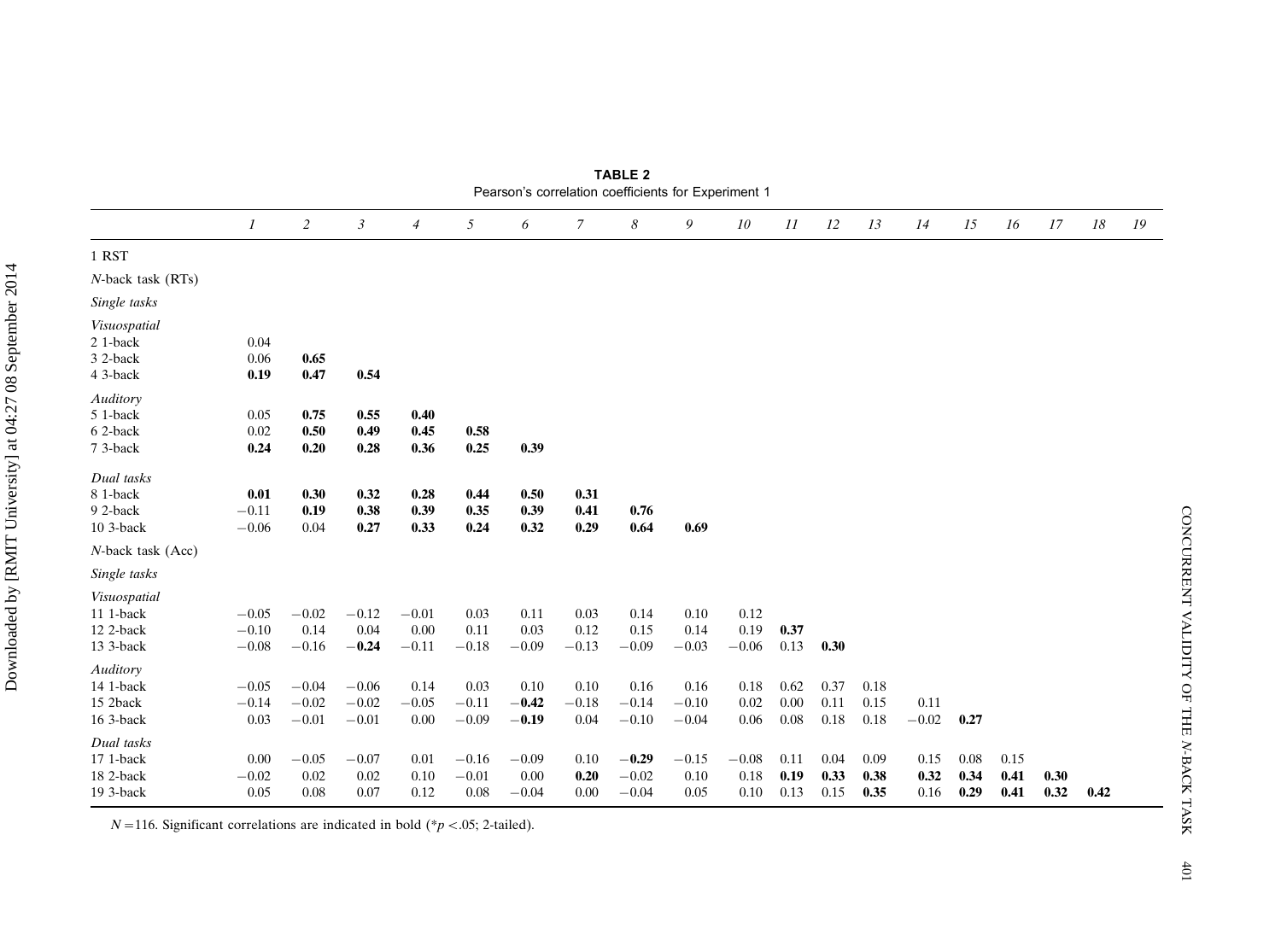most difficult 3-back conditions, however, the reliability was modest. Since only RTs of hits were entered in the analysis, the resulting low reliability estimates could be attributed to the fewer number of data points in this condition, which also applies to the dual task versions in general. Concerning accuracy, the 2-back tasks were the most reliable in general (with the exception of the highly reliable visuospatial 1-back task). The lower reliability estimates in the 3-back versions might again have resulted from increased error variance. In contrast, the low reliabilities in the easy 1-back tasks most likely reflect ceiling effects.

However, the main purpose of Experiment 1 was to explore the relationship between the N-back task and one of the standard measures of WMC, the RST (Conway et al., 2005; Daneman & Carpenter, 1980). Consistent with prior literature (e.g., Kane et al., 2007; Oberauer, 2005; Roberts & Gibson, 2002), we found no substantial correlation between the RST and any version or load level of the N-back task. The only exceptions were modest correlations with RTs in the single auditory-verbal and visuospatial versions of the 3 back task. Thus, by only looking at the correlations, the results suggest that performance of the N-back task and the RST result from different sources of variance, and thus they do not seem to load on the same WM construct at all (see also Jaeggi et al., 2008; Kane, 2005). However, the N-back task's low reliability might also have obscured a stronger relationship.

In the next experiment we thus further explored the question of WMC and its relation to the N-back task. The N-back task used in Experiment 1 only consisted of unrelated consonants as stimuli, and thus its verbal demands were presumably very low. This feature could have obscured the relationship with the RST, since this measure is sometimes specifically related to language-related abilities (MacDonald & Christiansen, 2002) (however, see Kane et al., 2004). Therefore, in Experiment 2 we used a modified version of the N-back in various load levels that required more language-related processes than the version used in Experiment 1. Again, we correlated the participants' performance on this task with the RST. Further, we used the digit span task (DST; forward and backwards version) as a simple span measure in order to investigate the differential relationship of the N-back task to simple and complex WM measures. Finally, we included the self-ordered pointing task (SOPT; Petrides & Milner, 1982) as an additional executive task involving controlled processes and memory updating. The SOPT was chosen because the N-back task is commonly seen as involving memory updating (e.g., Oberauer, 2005; Salthouse et al., 2003) and we therefore assumed a close relationship between those two tasks.

## EXPERIMENT 2

## Method

Participants. In this experiment, 281 participants (208 women) took part in exchange for course credit at the Department of Psychology at the University of Bern. The mean age was 21.89 years  $(SD = 2.53)$  and all were native German speakers.

Design. For this experiment we chose a between-participants design; i.e., we administered three versions of the N-back task, which were varied between groups: the first group  $(N=70)$ performed only an auditory version, and the second group  $(N=70)$  performed a visuospatial version. The last group  $(N=141)$  performed a dual task version, combining the above-mentioned single tasks. All other tasks (RST, DST, and SOPT) were the same for all participants.

Apparatus. Task administration was computerised for all tasks apart from the DST and run on a Windows-based computer programmed with E-prime (Psychology Software Tools, Pittsburgh, PA). Participants' responses were registered with a standard computer mouse and a standard keyboard.

The following task description follows the order of task administration in the experiment.

N-back task. For this experiment we used a modified version of the N-back task, which included verbal material in both modalities with the addition of a spatial component: The auditory stimuli consisted of concrete one-syllable words spoken by either a male or a female voice, which were presented separately in either the left or the right ear via headphones. The visual stimuli consisted of easily nameable objects presented at one of four different locations on the computer screen. Participants responded to stimuli on the keyboard on specified keys: the left index finger was required in response to visual targets and the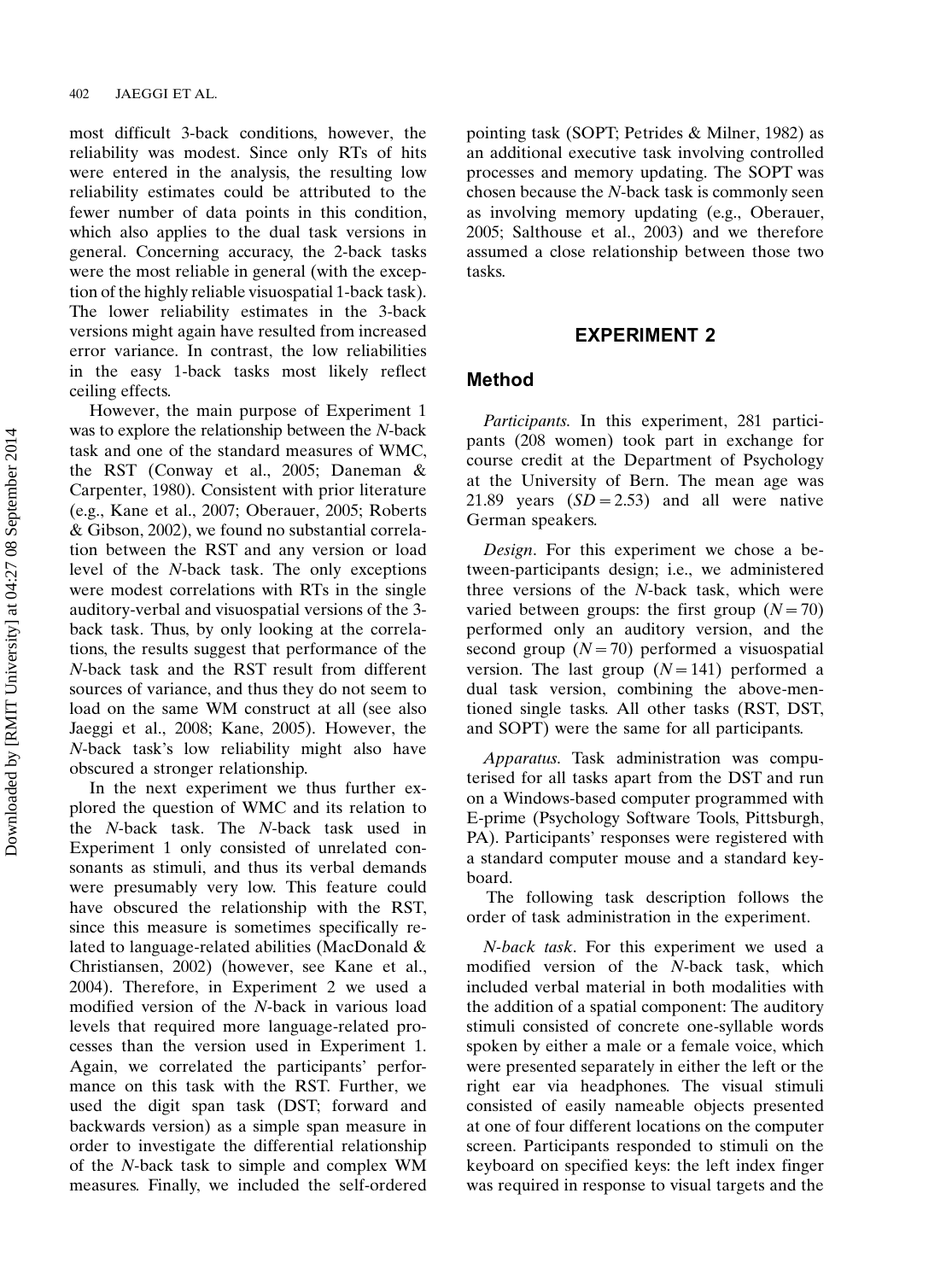right index finger to auditory targets. For the auditory stimuli a response was required whenever the current stimulus matched the side of presentation, the voice, and the spoken word with the stimulus presented  $N$  trials back in the sequence. For the visual stimuli a response was required whenever the stimuli matched the location *and* the object with the one presented N trials back in the sequence. No responses were required to non-targets. In the dual-task conditions stimuli were presented simultaneously and responses had to be made for each modality independently. The N-back load was always the same in both modalities. Similar to Experiment 1, the stimuli were presented for 500 ms with an ISI of 2500 ms. After some practice trials, all participants did a first run consisting of a 1-back task, a 2-back task, and a 3-back task, and a second run in the same order. There were 66 trials per N-back load with 22 targets presented in a pseudorandom sequence. RT (hits only) and accuracy  $(P_r;$ hits minus false alarms) served as dependent variables.

Self ordered pointing task (SOPT). The SOPT was originally developed by Petrides and Milner (1982) and is commonly regarded as neuropsychological measure of the capacity to initiate behaviour, and of the monitoring and organisation of this behaviour by means of strategies and plans. The task requires the self-initiated organisation and execution of a sequence of answers instead of a mere reproduction of sequences, and is thus classified as executive (Bryan & Luszcz, 2001). It also involves monitoring and updating, since participants have to continuously keep track of the answers that they have already given and to monitor the remaining possible answers. There has been some debate in the literature about whether the SOPT relies heavily on high-level WM processes (Daigneault & Braun, 1993; Petrides & Milner, 1982), as some authors found little evidence for the involvement of WM processes in the task (Bryan & Luszcz, 2001). Participants were presented with a display of 12 stimuli (4 horizontal, 3 vertical;  $200 \times 200$ pixel) meant to be difficult to verbalise (i.e., faces; material as used by Lehmann et al., 2004), and which were randomly selected from a set of 36 stimuli for each participant. The participants were required to click on as many different stimuli as possible without clicking on the same stimulus twice, a mistake that was indicated by a beep. After each click the arrangement of the stimuli was changed randomly by the program. The task was terminated as soon as the participant made more than three mistakes. After some practice trials with concrete shapes, participants performed two runs with 12 stimuli each, the first with male faces only and the second with female faces only. The number of stimuli participants clicked on until the first error was made was taken as performance measure, and the mean of this score for both runs served as dependent variable.

Reading span task (RST). The same material, procedure, and scoring method were used as in Experiment 1, but this time the task was administered partly computerised: sentences were presented sequentially on a computer screen and controlled for presentation time. After two, three, four, five, or six sentences, participants were requested to recall the last words of each sentence in the correct order. The control of the presentation time was added, since there was evidence from Experiment 1 that performance in recall was related to the amount of time participants spent with reading (and presumably engaging in additional rehearsal). Thus sentence length was determined by median split according to which short sentences were presented for 8100 ms and long sentences for 8600 ms, followed by a blank screen that remained until the participant responded to indicate whether the sentence was semantically correct. The presentation time was determined by pilot experiments with a separate student sample  $(N = 54)$ .

Digit-span task (DST). The DST was conducted in a forward and a backward condition following the procedure of the HAWIE-R (Tewes,  $1991$ ) i.e., the German version of the WAIS (Wechsler, 1981). There were two trials per digit list length, and the dependent measure represents the total number of correctly reproduced trials of digits prior to failing two consecutive trials at a particular set size.

## Results

Descriptive statistics: WM and updating tasks. Since all three participant groups performed the same WM and updating tasks, the following measures reflect the means and standard deviations for the whole group  $(N = 281)$ . RST performance was comparable to Experiment 1 ( $M: 2.93$ ; SD: 0.99), and digit span performance (forward digit span: M: 7.97; SD: 1.92; backwards digit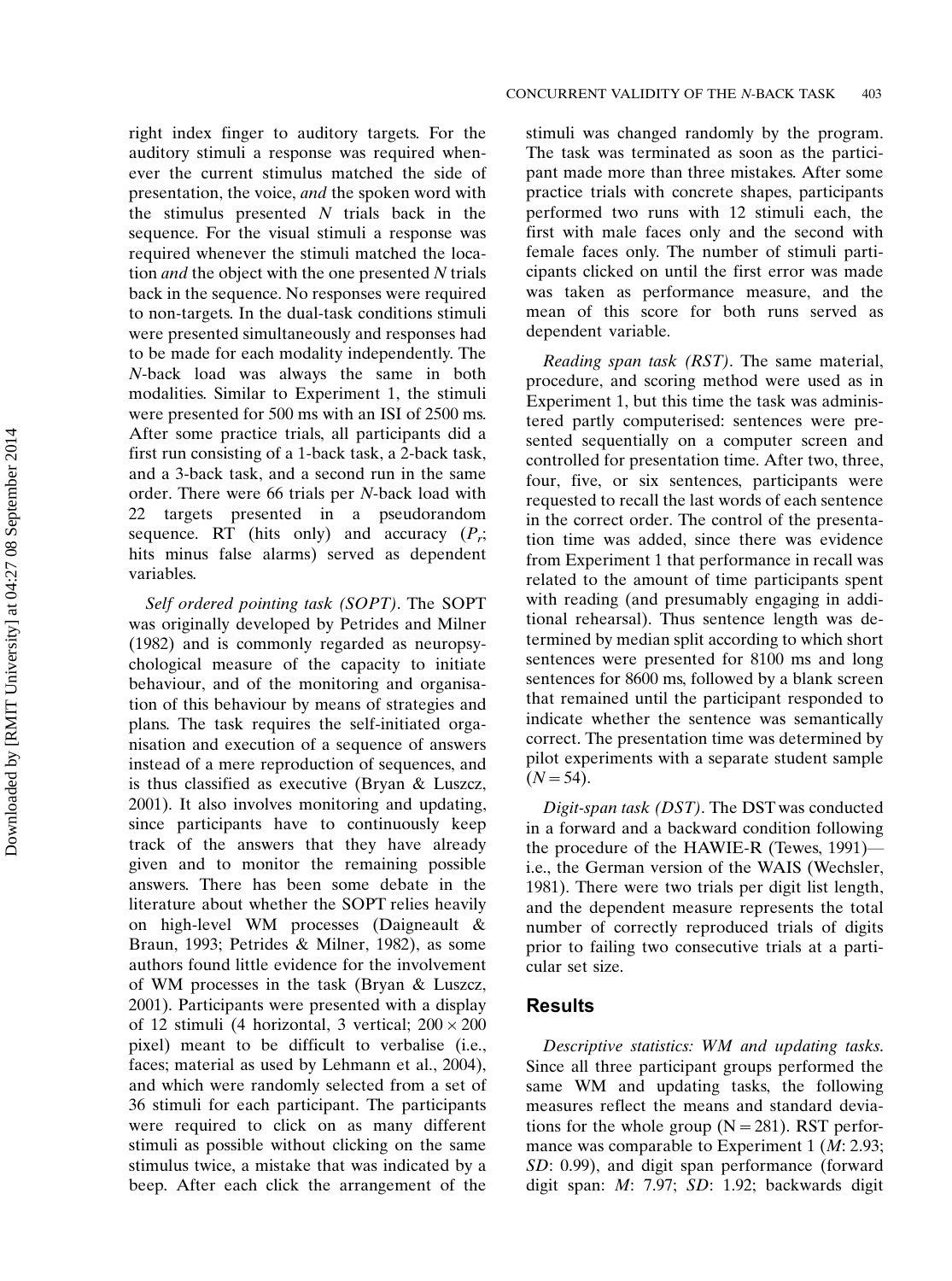span:  $M: 7.60; SD: 2.02$ ) was within normal range considering the education level (Tewes, 1991). For the SOPT, the performance score was  $M: 8.87$ (SD: 1.53).

N-back tasks. Means and standard errors of performance scores and RTs for each task variant, as well as Spearman-Brown-corrected split-half reliability coefficients are presented in Table 1. Repeated-measures ANOVAs with N-back load as a within-participants factor were performed separately for each group of participants; i.e., for each N-back manipulation (auditory, visual, dual). As in Experiment 1, the results showed that performance significantly declined as the Nback level increased, which was evident in increasing RTs—auditory:  $F(2, 138) = 104.03$ ;  $p <$ .001;  $\eta_p^2 = 0.60$ ; visual:  $F(2, 138) = 52.18$ ;  $p < .001$ ;  $n_{\rm p}^2 = 0.43$ ; dual:  $F(2, 248) = 120.59$ ;  $p < .001$ ;  $n_{\rm p}^2 =$ 0.49) and in decreasing accuracy  $(P_r;$  *auditory*:  $F(2, 138) = 201.39; p < .001; \eta_p^2 = 0.75; visual: F(2,$ 138) = 125.78;  $p < .001$ ;  $\eta_p^2 = 0.65$ ; dual:  $F(2,$ 280) = 738.85;  $p < .001$ ;  $n_p^2 = 0.84$ . Performance measures indicated that the auditory version was slightly more difficult than the visual version, and the dual-task version was clearly more difficult than the single tasks (see Figure 2).

Correlation analysis. The intercorrelations in the N-back task are presented in Table 3. They can be ranked as mostly moderate to high, especially those concerning the RTs.

However, the pattern of correlations for the N-back task with the other WM and updating tasks is comparable with Experiment 1 (see Table 3): The RST hardly correlates with any of the N-back task versions, neither as singlenor as dual-task condition. On the other hand, the DST appears to be most closely correlated with the  $N$ -back task—especially in the visual single version, with values between  $r = -.20$  and  $r = .42$  (RTs), but also in all 3-back versions in accuracy, where  $n$ -back performance correlated between  $r = .17$  and  $r = .30$ . The SOPT only modestly correlated with the N-back task (largest correlation:  $r = 0.26$ , 3-back auditory single task).

Finally, the intercorrelations between the RST, DST, and the SOPT were not large either, and in particular the SOPT did not substantially correlate with either WM measure, which is in line with findings of Bryan and Luszcz (2001).

### **Discussion**

As in Experiment 1, the reliability estimates were mixed and generally higher for the RTs. Nevertheless, the load manipulation in the N-back task yielded very robust results both in terms of RT and accuracy. Error rates and response latencies increased with the level of N, which is most pronounced in the dual-task condition.

The results from the correlation analyses again show that the N-back task and other WM measures do not seem to share much common variance: Although the N-back material in this experiment was more explicitly verbal, and thus closer to the material used in the RST, the correlations between the N-back task and the RST were in the same (low) range as in Experiment 1. This pattern suggests that the general processes underlying N-back performance are independent of stimulus material, i.e., the relationship between the N-back task and the RST does not change by changing the material of the N-back task.

In contrast, and consistent with previous literature (e.g., Gevins & Smith, 2000; Roberts & Gibson, 2002), the simpler WM measure, the DST, seems to be more closely related to N-back performance than the complex WM task. The largest correlations between the DST and the N-back task were observed in response latencies in the visual version of the N-back task. The negative correlations indicate that faster RTs in the visual N-back tasks were related to better performance in the DST, which was more pronounced in the forward than the backward condition of the DST. The reason for this could lie in the more serial nature of the forward version that has more in common with the serial presentation of the N-back stimuli than the backward version of the DST.

In terms of accuracy, all significant correlations were obtained at highest level of load (3-back). Interestingly, the correlation coefficients for the N-back task did not differ to a large extent between the forward and the backward condition of the DST, although numerically it seems that the forward version is more closely related to the N-back task. It has been argued that the DST task taps mainly passive storage processes, which are relatively well practiced and automatised and thus require little executive processing (e.g., Engle et al., 1999; Gregoire & Van der Linden,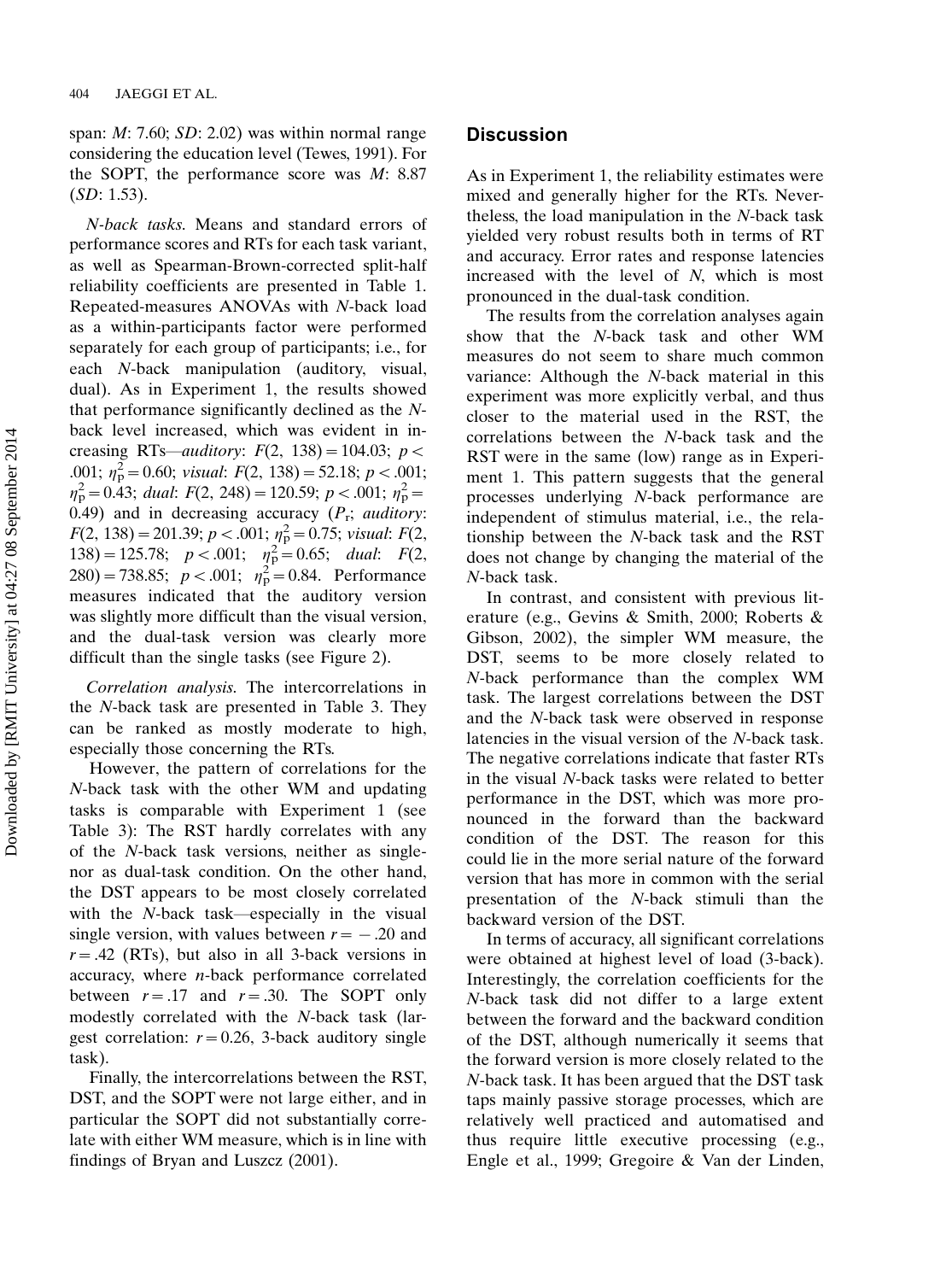|                                                                              | $\mathcal{I}$                 | $\overline{c}$                | $\boldsymbol{\beta}$          | $\overline{4}$             | 5                             | 6                             | $\mathcal{I}$              | 8                             | 9                             | 10                            | 11                            | 12                            | 13                            | 14           | 15   | 16 17 |           | 18 19 | 20               | 21 22 |
|------------------------------------------------------------------------------|-------------------------------|-------------------------------|-------------------------------|----------------------------|-------------------------------|-------------------------------|----------------------------|-------------------------------|-------------------------------|-------------------------------|-------------------------------|-------------------------------|-------------------------------|--------------|------|-------|-----------|-------|------------------|-------|
| 1 RST<br>2 DSF<br>3 DSB<br>4 SOPT (Acc)<br>N-back task (RTs)<br>Single tasks | 0.19<br>0.26<br>0.09          | 0.47<br>0.09                  | $-0.02$                       |                            |                               |                               |                            |                               |                               |                               |                               |                               |                               |              |      |       |           |       |                  |       |
| Visuospatial<br>5 1-back<br>6 2-back<br>7 3-back                             | $-0.15$<br>$-0.07$<br>$-0.17$ | $-0.40$<br>$-0.35$<br>$-0.42$ | $-0.20$<br>$-0.22$<br>$-0.33$ | $-0.08$<br>0.01<br>0.02    | 0.78<br>0.59                  | 0.73                          |                            |                               |                               |                               |                               |                               |                               |              |      |       |           |       |                  |       |
| Auditory<br>8 1-back<br>9 2-back<br>10 3-back                                | 0.04<br>$-0.01$<br>$-0.02$    | 0.06<br>$-0.08\,$<br>$-0.06$  | 0.06<br>$-0.02$<br>$-0.13$    | $-0.08$<br>$-0.17$<br>0.05 |                               |                               |                            | 0.68<br>0.38                  | 0.55                          |                               |                               |                               |                               |              |      |       |           |       |                  |       |
| Dual tasks<br>11 1-back<br>12 2-back<br>13 3-back<br>N-back task (Acc)       | 0.09<br>0.08<br>$-0.11$       | $-0.04$<br>0.09<br>$-0.13$    | $-0.09$<br>$-0.06$<br>$-0.17$ | 0.18<br>0.20<br>0.00       |                               |                               |                            |                               |                               |                               | 0.74<br>0.57                  | 0.54                          |                               |              |      |       |           |       |                  |       |
| Single tasks                                                                 |                               |                               |                               |                            |                               |                               |                            |                               |                               |                               |                               |                               |                               |              |      |       |           |       |                  |       |
| Visuospatial<br>14 1-back<br>15 2-back<br>16 3-back                          | $-0.07$<br>0.13<br>0.14       | 0.10<br>0.01<br>0.17          | 0.19<br>0.18<br>0.27          | $-0.06$<br>0.16<br>0.05    | $-0.05$<br>$-0.13$<br>$-0.11$ | $-0.07$<br>$-0.21$<br>$-0.23$ | 0.03<br>$-0.03$<br>$-0.32$ |                               |                               |                               |                               |                               |                               | 0.56<br>0.29 | 0.51 |       |           |       |                  |       |
| Auditory<br>17 1-back<br>18 2-back<br>19 3-back                              | 0.03<br>0.03<br>0.17          | 0.08<br>0.10<br>0.30          | 0.06<br>$0.00\,$<br>0.29      | 0.02<br>0.19<br>0.26       |                               |                               |                            | $-0.66$<br>$-0.38$<br>$-0.24$ | $-0.45$<br>$-0.51$<br>$-0.30$ | $-0.29$<br>$-0.15$<br>$-0.18$ |                               |                               |                               |              |      | 0.38  | 0.33 0.60 |       |                  |       |
| Dual tasks<br>20 1-back<br>21 2-back<br>22 3-back                            | 0.13<br>0.14<br>0.07          | $-0.08$<br>0.03<br>0.25       | 0.02<br>0.10<br>0.21          | 0.10<br>$-0.11$<br>$-0.12$ |                               |                               |                            |                               |                               |                               | $-0.30$<br>$-0.31$<br>$-0.35$ | $-0.13$<br>$-0.20$<br>$-0.23$ | $-0.07$<br>$-0.01$<br>$-0.25$ |              |      |       |           |       | 0.38<br>0.33 0.6 |       |

TABLE 3 Pearson's correlation coefficients for Experiment 2

CONCURRENT VALIDITY OF THE

CONCURRENT VALIDITY OF THE N-BACK TASK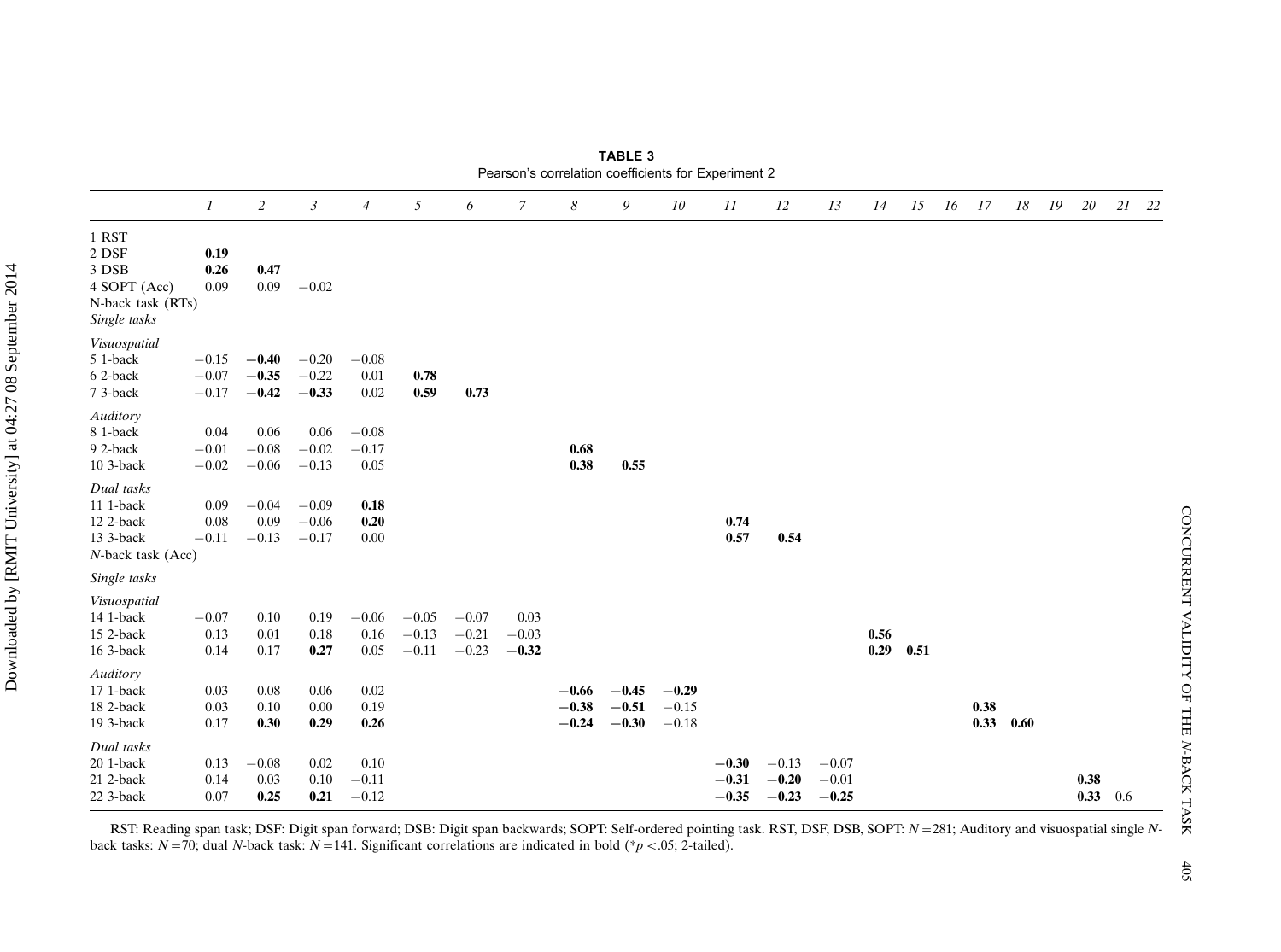1997; Miyake, Friedman, Rettinger, Shah, & Hegarty, 2001)—hence they have been referred to as simple span measures. This might also be true for successful performance in the N-back task, which seems to be largely based on externally triggered recognition processes (Kane et al., 2007; Oberauer, 2005). On the other hand, the RST and the SOPT are usually considered highlevel WM and executive tasks (Bryan & Luszcz, 2001; Just & Carpenter, 1992; Verhaeghen & Basak, 2005; Whitney, Arnett, Driver, & Budd, 2001). The executive processes mediating performance in the RST and the SOPT presumably reflect more self-generated and largely self-paced processes, and in addition the use of individual strategies (Bryan & Luszcz, 2000); processes that might be less crucial for successful performance in simple span and N-back tasks.

A further question is whether N-back performance also mediates performance in other higher-order cognitive tasks, such as for example Gf tasks, especially since we found improvements in Gf after training on N-back (Jaeggi et al., 2008). Specifically, we were interested in the role of the N-back task as an inter-individual differences measure. Thus in Experiment 3 we correlated the same variants of the N-back task as used in Experiment 1 with a measure of Gf, Raven's Advanced Progressive Matrices (RAPM; Raven, 1990). The RAPM is widely acknowledged as good measure of Gf (Conway et al., 2005; Cowan et al., 2005) and it also loads highly on a general factor (Spearman's g) in psychometric studies of intelligence (Carroll, 1993). In accordance with earlier studies (Gray et al., 2003; Kane et al., 2007), we expected substantial correlations between the two measures, and further, we predicted that the correlation between the N-back task and the intelligence measure should increase with increasing load (Hockey & Geffen, 2004; Salthouse et al., 2008; Stankov & Crawford, 1993). As dual tasks seem to be better predictors of Gf (Fogarty & Stankov, 1982; Spilsbury, 1992), we expected larger correlations of Gf and N-back performance in the dual task versions, also because of the larger inter-individual variability. Finally, since Gf is assumed to reflect a domainfree process (e.g., Kane & Engle, 2002), the correlations between the RAPM and the visuospatial and the auditory versions of the N-back task should be comparable.

## EXPERIMENT 3

### Method

Participants. A total of 50 participants (26 women; mean age: 20.44; SD: 3.56) volunteered to take part in the experiment. The participants were recruited by undergraduate students in order to fulfil course credit and were mainly undergraduate students. Participants received no payment.

N-back task. The same N-back task with the same material was used as described in Experiment 1.

Raven's APM. The RAPM (Raven, 1990) was developed as a measure of Gf in order to test participants with above-average intellectual abilities. In the version we used there are two sets of problems: Set I and Set II. We used Set I as a practice set, and only the data from Set II are included in the analyses. Set II consists of 36 visual analogy problems arranged by increasing difficulty. Each problem consists of a  $3 \times 3$  matrix of patterns in which one pattern is missing. The participants are required to select the missing pattern from among eight response alternatives. Participants were provided with 40 minutes to work on the problems, and the dependent variable consisted of the number of correct solutions produced in that time.

#### Results

Descriptive statistics. Participants reached the expected range of performance in the APM (M: 27.9: SD: 4.03). Performance measures (means and standard deviations) as well as Spearman-Brown-corrected split-half reliability coefficients for the N-back tasks are presented in Table 1.

N-back task. As in Experiment 1, we conducted  $2 \times 2 \times 3$  repeated-measures within-participants ANOVAs with task condition (single vs dualtasks), modality (visuospatial, auditory-verbal), and load (1-back to 3-back) for RT and accuracy.

The overall results generally replicate the findings of Experiment 1; i.e., there were significant main effects of load (1-back to 3-back), accuracy:  $F(1.48, 98) = 288.05, p < .001, n_P^2 = 0.85; RTs:$  $F(1.58, 94) = 70.44, p < .001, \eta_p^2 = 0.60$ ; of task (single vs dual condition), accuracy:  $F(1, 49) =$ 138.59,  $p < .001$ ,  $\eta_p^2 = 0.74$ ; RTs:  $F(1, 47) = 195.10$ ,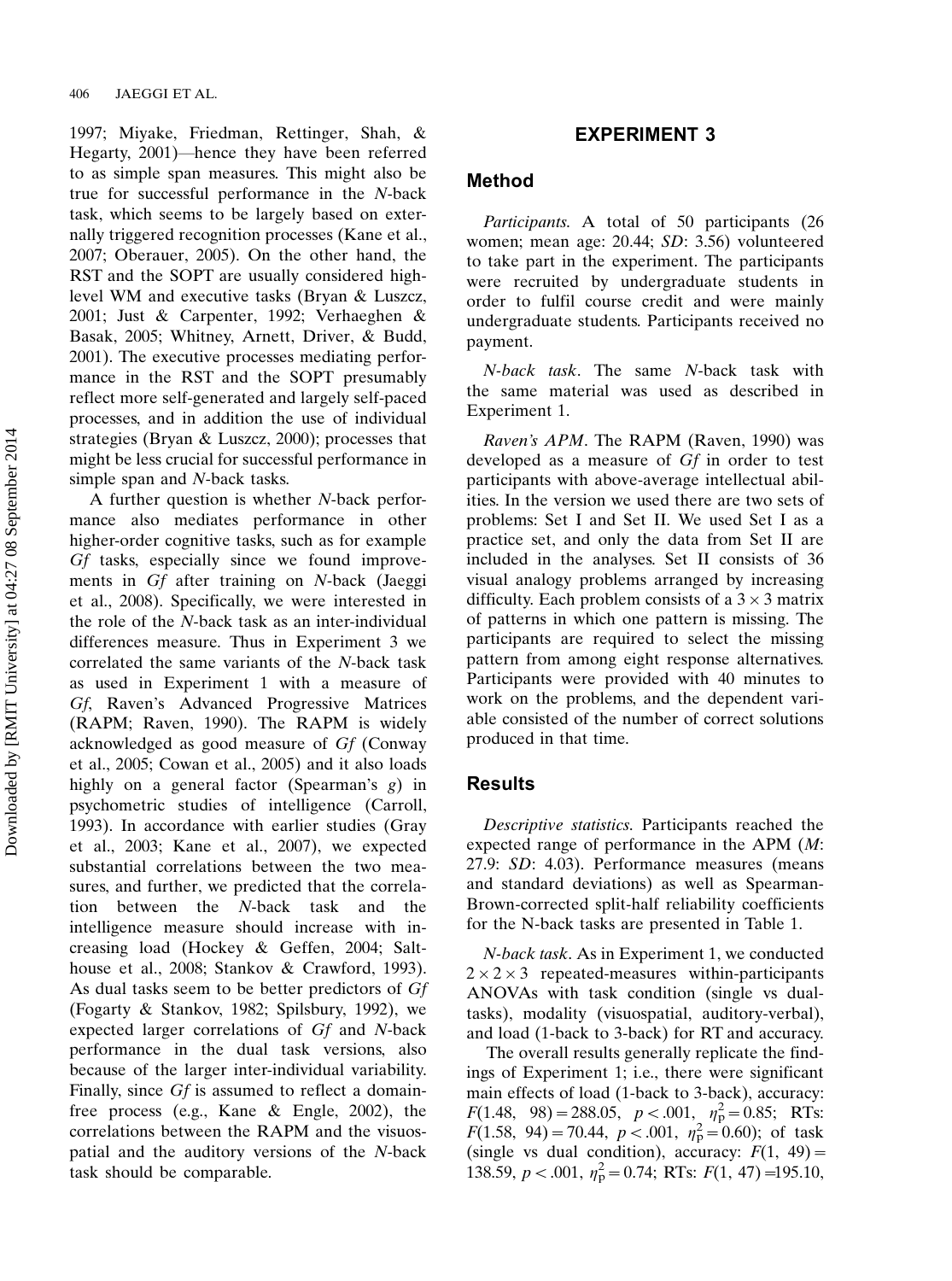$p < .001$ ,  $\eta_p^2 = 0.80$ ; and of modality (visualnonverbal vs auditory-verbal), accuracy:  $F(1,$  $(49) = 24.28, p < .001, \eta_p^2 = 0.33; RTs: F(1, 47) =$ 71.50,  $p < .001$ ,  $\eta_p^2 = 0.60$ . The following two-way interactions were significant: load xtask, accuracy:  $F(2, 98) = 16.89, p < 0.001, \eta_p^2 = 0.26; RTs: F(1.66,$ 94) = 5.48,  $p < 0.01$ ,  $\eta_p^2 = 0.10$ ; load  $\times$  modality, accuracy:  $F(1.69, 98) = 10.85, p < .001, \eta_p^2 = 0.18; RT$ .  $F(1.64, 94) = 11.27, p < 0.01, \eta_p^2 = 0.19$ ; task  $\times$  modality, accuracy: *ns*,  $\eta_p^2 = 0.01$ ; RT:  $F(1, 47) = 11.85$ ,  $p = .001$ ,  $\eta_p^2 = 0.20$ . The three-way interaction  $\text{(load} \times \text{task} \times \text{modality})$  was not significant, neither for accuracy nor for RT.

Post hoc tests again indicated that accuracy significantly dropped with increasing load level, that the single tasks were easier than the dual tasks (all  $p < .01$ ; Bonferroni corrected for multiple comparisons), and also that there was no difference between the auditory and the visuospatial tasks, except for the 3-back single-task versions, where performance was significantly better in the visuospatial version  $(p < .01)$ ; see Figure 2. For RTs there were additional modality differences on all load levels, which were, however, only significant in the single-task conditions; i.e., participants reacted faster in response to the visuospatial than the auditory targets (all  $p < .01$ ; Bonferroni corrected for multiple comparisons).

Correlation analysis. The full correlation matrix with the RAPM and all variants of the N-back task is presented in Table 4. First of all, the intercorrelations of the various N-back task conditions are comparable to Experiment 1. They are larger in regard to RTs than accuracy, and there are no correlations between accuracy and RTs in the single tasks.

There are no significant correlations between the N-back task and the RAPM in regard to RTs. However, there are significant correlations with accuracy measures on these tasks, with the largest correlation in the 3-back dual task version ( $r = .48$ ).

#### **Discussion**

As in the preceding experiments, the load manipulation in the N-back task was very robust, with the auditory modality suffering more from the load manipulations, especially at the highest level of difficulty. Again, the dual-task conditions were clearly the most difficult variants. The results of

intercorrelations between the various N-back conditions are largely consistent with Experiment 1. Consistent with Experiment 1 and 2, the reliability estimates are mixed overall, but again larger for RTs, especially in the single-task conditions, where the values are almost identical with those obtained in Experiment 1.

The correlation of the N-back task with Gf as assessed with the RAPM shows that there is at least some shared variance between the two tasks, which replicates findings of Gray et al. (2003) and Kane et al. (2007) as well as our previous study (Jaeggi et al., 2008). Our prediction that the correlation between the N-back task and the intelligence measure should be most pronounced at higher load levels (Hockey & Geffen, 2004; Stankov & Crawford, 1993) proved to be correct, suggesting that Gf and N-back performance are primarily related through attentional control processes (Gray et al., 2003; Kane et al., 2004), which are more pronounced at higher level of load (e.g., Smith & Jonides, 1997). However, the prediction that the highest correlations should be observed in the dual-task conditions (Fogarty & Stankov, 1982; Spilsbury, 1992) was only partly supported: Whereas the highest correlation was indeed observed in the 3-back dual-task condition, no correlations were observed in the 2-back dual-task versions, a pattern for which we do not have an explanation.

In sum, the results of Experiment 3 provide further evidence that performance in the N-back is related to inter-individual differences in Gf. Together with the results of Experiments 1 and 2, our data suggest that the N-back task and WM spans contribute differentially to performance in Gf tests, a conclusion that is consistent with Kane et al. (2007).

# GENERAL DISCUSSION

The aim of the present experiment was to investigate the psychometric properties of the N-back task, to shed light on its relation with other WM and EF tasks, and to investigate its role as an individual difference measure. Although the N-back task has been used almost exclusively in the context of WM, it's role as a ''pure'' WM measure is being discussed (Cowan, 2001; Kane et al., 2007; Oberauer, 2005). The three experiments presented here provide additional evidence in this direction by showing that the N-back task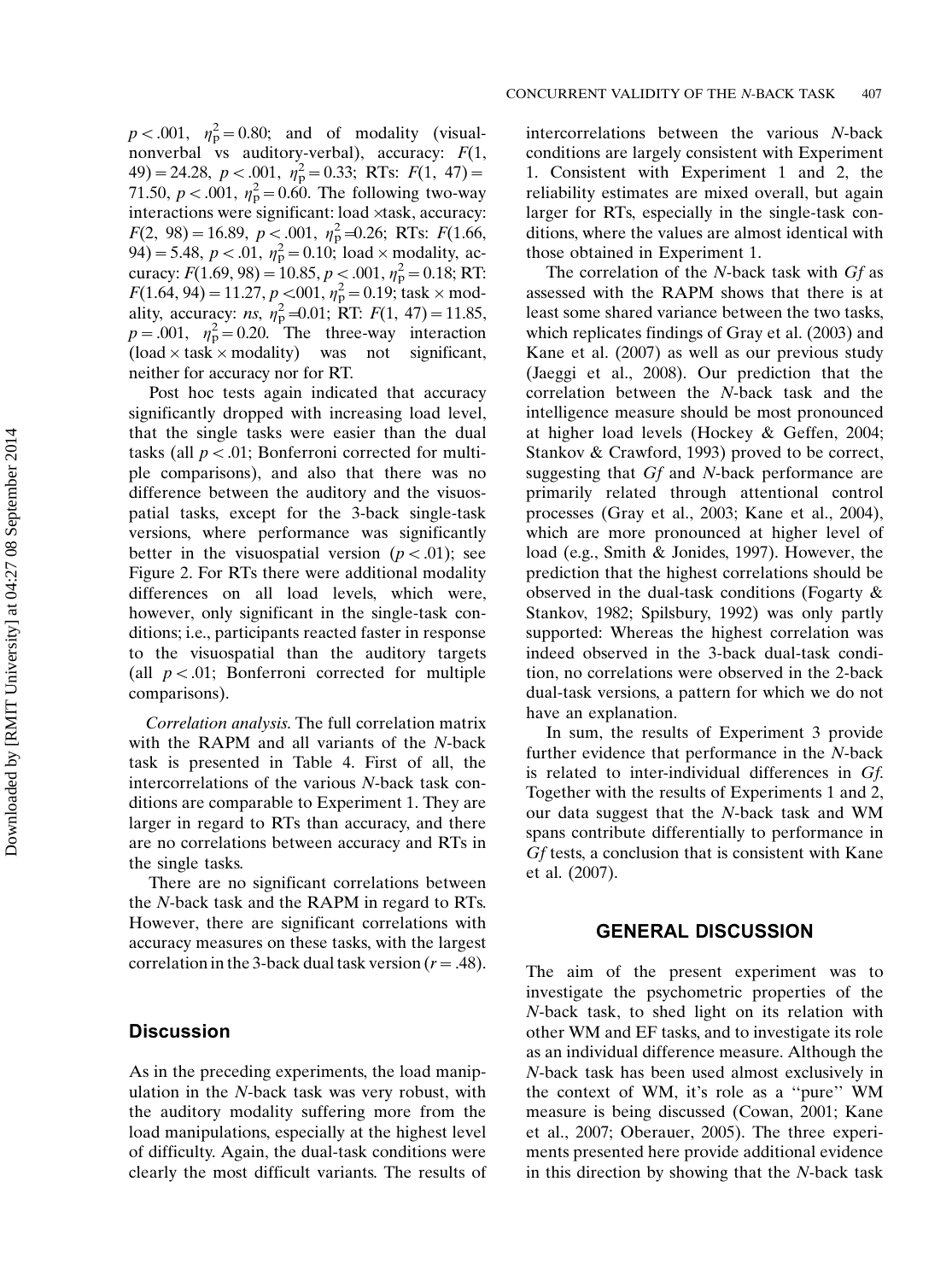|                                                                      |                               |                            |                               |                            |                            | Pearson's correlation coefficients for Experiment 3 |                            | IABLE 4                    |                               |                               |                      |                      |                      |                         |                      |                            |                 |      |    |
|----------------------------------------------------------------------|-------------------------------|----------------------------|-------------------------------|----------------------------|----------------------------|-----------------------------------------------------|----------------------------|----------------------------|-------------------------------|-------------------------------|----------------------|----------------------|----------------------|-------------------------|----------------------|----------------------------|-----------------|------|----|
|                                                                      | $\boldsymbol{\mathit{1}}$     | $\overline{c}$             | 3                             | $\overline{4}$             | 5                          | 6                                                   | 7                          | 8                          | 9                             | 10                            | 11                   | 12                   | 13                   | 14                      | 15                   | 16                         | 17              | 18   | 19 |
| 1 Fluid Intelligence(Raven)<br>N-back task (RTs)                     |                               |                            |                               |                            |                            |                                                     |                            |                            |                               |                               |                      |                      |                      |                         |                      |                            |                 |      |    |
| Single tasks                                                         |                               |                            |                               |                            |                            |                                                     |                            |                            |                               |                               |                      |                      |                      |                         |                      |                            |                 |      |    |
| Visuospatial<br>21-back<br>3 2-back<br>4 3-back                      | $-0.16$<br>$-0.10$<br>$-0.19$ | 0.84<br>0.62               | 0.68                          |                            |                            |                                                     |                            |                            |                               |                               |                      |                      |                      |                         |                      |                            |                 |      |    |
| Auditory<br>5 1-back<br>62-back<br>7 3-back                          | $-0.23$<br>$-0.15$<br>$-0.10$ | 0.81<br>0.64<br>0.51       | 0.84<br>0.78<br>0.55          | 0.61<br>0.66<br>0.58       | 0.80<br>0.59               | 0.54                                                |                            |                            |                               |                               |                      |                      |                      |                         |                      |                            |                 |      |    |
| Dual tasks<br>8 1-back<br>9 2-back<br>10 3-back<br>N-back task (Acc) | 0.01<br>0.02<br>$-0.07$       | 0.63<br>0.61<br>0.46       | 0.61<br>0.61<br>0.58          | 0.44<br>0.56<br>0.54       | 0.57<br>0.53<br>0.47       | 0.55<br>0.59<br>0.52                                | 0.40<br>0.46<br>0.48       | 0.75<br>0.71               | 0.71                          |                               |                      |                      |                      |                         |                      |                            |                 |      |    |
| Single tasks                                                         |                               |                            |                               |                            |                            |                                                     |                            |                            |                               |                               |                      |                      |                      |                         |                      |                            |                 |      |    |
| Visuospatial<br>11 1-back<br>12 2-back<br>13 3-back                  | $-0.02$<br>0.26<br>0.32       | 0.00<br>0.04<br>$-0.03$    | $-0.05$<br>$-0.05$<br>$-0.12$ | $-0.18$<br>0.14<br>$-0.08$ | 0.08<br>$-0.08$<br>$-0.03$ | $-0.10$<br>$-0.16$<br>0.00                          | 0.20<br>0.15<br>0.07       | 0.02<br>0.05<br>$-0.06$    | $-0.10$<br>0.04<br>$-0.11$    | 0.02<br>$-0.02$<br>$-0.09$    | 0.12<br>0.26         | 0.40                 |                      |                         |                      |                            |                 |      |    |
| Auditory<br>14 1-back<br>15 2-back<br>16 3-back                      | $-0.13$<br>0.17<br>0.29       | $-0.04$<br>0.05<br>0.03    | $-0.05$<br>0.05<br>$-0.01$    | 0.02<br>0.08<br>$-0.14$    | $-0.01$<br>0.06<br>0.00    | $-0.03$<br>$-0.06$<br>$-0.11$                       | 0.02<br>0.04<br>$-0.06$    | $-0.03$<br>$-0.11$<br>0.07 | $-0.06$<br>$-0.16$<br>$-0.07$ | 0.02<br>$-0.05$<br>$-0.17$    | 0.34<br>0.30<br>0.28 | 0.26<br>0.35<br>0.01 | 0.15<br>0.25<br>0.25 | 0.21<br>$\!-0.08$       | 0.36                 |                            |                 |      |    |
| Dual tasks<br>17 1-back<br>18 2-back<br>19 3-back                    | $-0.21$<br>0.04<br>0.48       | $-0.32$<br>$-0.30$<br>0.08 | $-0.38$<br>$-0.30$<br>0.11    | $-0.17$<br>$-0.18$<br>0.03 | $-0.29$<br>$-0.24$<br>0.12 | $-0.32$<br>$-0.30$<br>0.14                          | $-0.29$<br>$-0.13$<br>0.13 | $-0.64$<br>$-0.36$<br>0.03 | $-0.36$<br>$-0.44$<br>0.04    | $-0.31$<br>$-0.17$<br>$-0.05$ | 0.08<br>0.12<br>0.12 | 0.07<br>0.29<br>0.10 | 0.06<br>0.24<br>0.48 | 0.24<br>0.23<br>$-0.28$ | 0.11<br>0.18<br>0.17 | $-0.08$<br>$-0.01$<br>0.45 | 0.59<br>$-0.02$ | 0.16 |    |

 $N = 50$ . Significant correlations are indicated in bold (\*p < 05; 2-tailed).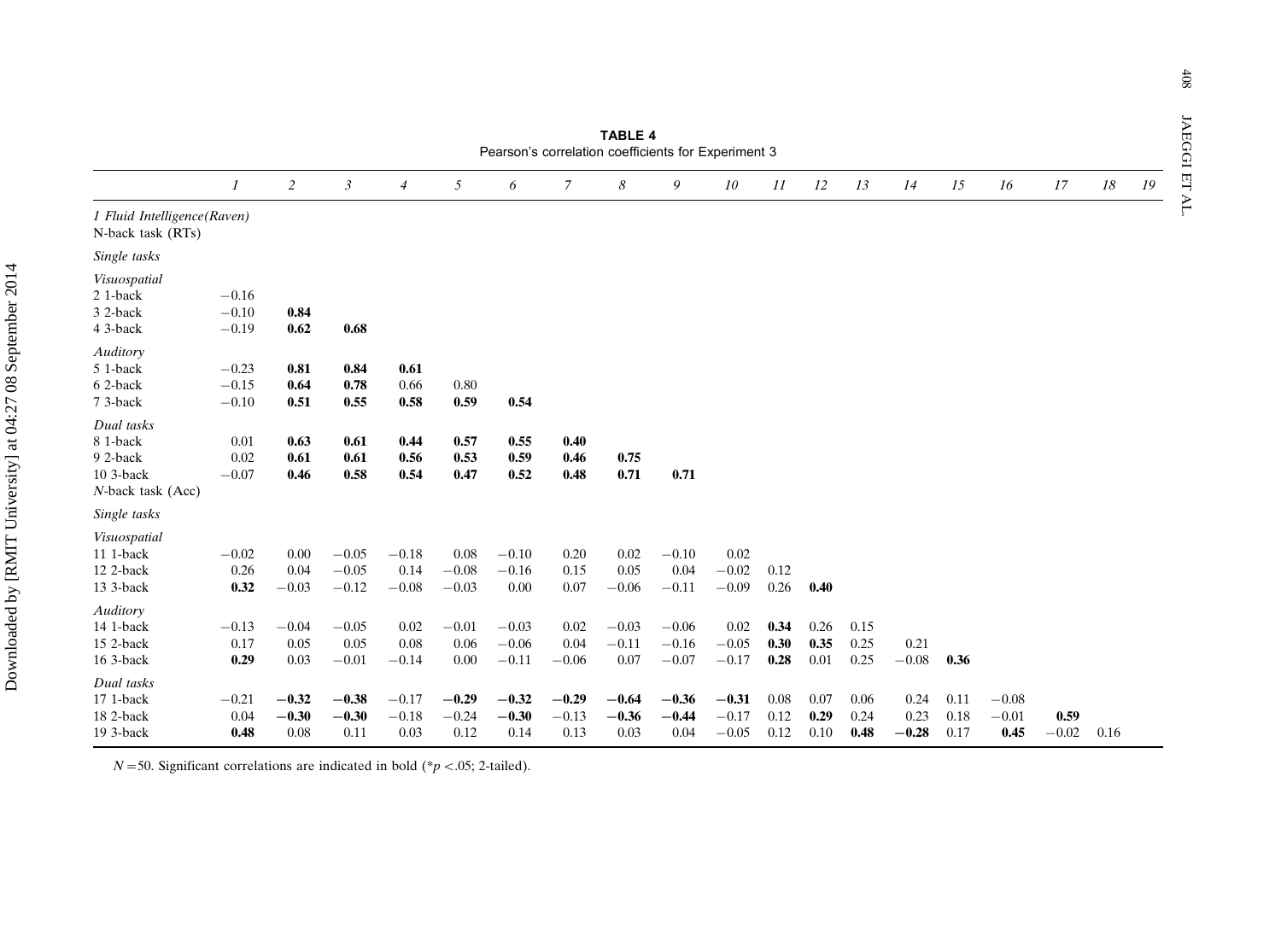is only weakly related to tasks that are commonly seen as complex WM capacity measures, such as the RST. The most parsimonious explanation for this finding would be that WM and/or executive functions are not unitary (Miyake et al., 2000; Salthouse et al., 2003; Stuss et al., 2002), and that the RSTand the N-back task are not loading on the same WM or executive sub-component. However, the lack of correlation might also reflect the fact that the main processes that drive performance in the N-back tasks used here are familiarity- and recognition-based discrimination processes (Oberauer, 2005; Smith & Jonides, 1998). In contrast, in complex WM span tasks, rather than recognition, the main process seems to be active recall, thus the inter-relationship between the two tasks might be low because different processes are required (Kane et al., 2007). Indeed, Oberauer et al. (2005) reported correlations between a verbal Nback task and various recognition tasks that are considerably higher than the average correlations between complex span tasks. Furthermore, Shelton and colleagues (2007, 2009) used a modified recall version of the N-back task in their work. They obtained larger correlations with the operation span than did most other studies, thus, the overlap between N-back and complex WM span measure seems to be larger if both require similar recall processes (Kane et al., 2007, p. 621).

On the other hand, the mixed results regarding reliability in our studies—but also in previous research—make it difficult to draw any firm conclusions about the task's concurrent validity.

To conclude, the investigation of the concurrent validity of the N-back task with other cognitive measures suggests that the N-back task is a complex measure and that the processes involved are not easily disentangled. Looking at the data relating the N-back task to other measures of WMC, the N-back task does not seem to be a useful measure of individual differences in WMC, due to its low reliability. Nevertheless, it is a very useful tool for the experimental investigation of WM processes because it allows load to be manipulated in a very simple, straightforward way. Further, there is converging evidence that N-back performance can well predict individual differences in Gf and other higher cognitive functions, at least when used at higher levels of load.

> Manuscript received 7 September 2009 Manuscript accepted 12 February 2010 First published online 19 April 2010

#### REFERENCES

- Ackerman, P. L., Beier, M. E., & Boyle, M. O. (2005). Working memory and intelligence: The same or different constructs? Psychological Bulletin, 131(1),  $30 - 60.$
- Awh, E., Jonides, J., Smith, E. E., Schumacher, E. H., Koeppe, R. A., & Katz, S. (1996). Dissociation of storage and rehearsal in verbal working memory: Evidence from positron emission tomography. Psy $chological Science, 7(1), 25-31.$
- Bryan, J., & Luszcz, M. A. (2000). Measurement of executive function: Considerations for detecting adult age differences. Journal of Clinical and Experimental Neuropsychology, 22(1), 40-55.
- Bryan, J., & Luszcz, M. A. (2001). Adult age differences in self-ordered pointing task performance: Contributions from working memory, executive function and speed of information processing. Journal of Clinical and Experimental Neuropsychology,  $23(5)$ , 608-619.
- Carroll, J. B. (1993). Human cognitive abilities. A survey of factor-analytic studies. Cambridge, MA: Cambridge University Press.
- Ciesielski, K. T., Lesnik, P. G., Savoy, R. L., Grant, E. P., & Ahlfors, S. P. (2006). Developmental neural networks in children performing a categorical N-back task. Neuroimage, 33(3), 980–990.
- Colom, R., Abad, F. J., Quiroga, M. A., Shih, P. C., & Flores-Mendoza, C. (2008). Working memory and intelligence are highly related constructs, but why? Intelligence, 36, 584-606.
- Conway, A. R. A., Kane, M. J., Bunting, M. F., Hambrick, D. Z., Wilhelm, O., & Engle, R. W. (2005). Working memory span tasks: A methodological review and user's guide. Psychonomic Bulletin & Review, 12(5), 769-786.
- Conway, A. R. A., Kane, M. J., & Engle, R. W. (2003). Working memory capacity and its relation to general intelligence. Trends in Cognitive Sciences, 7(12), 547-552.
- Cowan, N. (2001). The magical number 4 in short-term memory: A reconsideration of mental storage capacity. Behavioral and Brain Sciences,  $24(1)$ , 87-185.
- Cowan, N., Elliott, E. M., Saults, J. S., Morey, C. C., Mattox, S., Hismjatullina, A., et al. (2005). On the capacity of attention: Its estimation and its role in working memory and cognitive aptitudes. Cognitive Psychology, 51, 42-100.
- Daigneault, S., & Braun, C. M. (1993). Working memory and the Self-Ordered Pointing Task: Further evidence of early prefrontal decline in normal aging. Journal of Clinical and Experimental Neuropsychology, 15(6), 881-895.
- Daneman, M., & Carpenter, P. A. (1980). Individual differences in working memory and reading. Journal of Verbal Learning and Verbal Behavior, 19, 450466.
- Dobbs, A. R., & Rule, B. G. (1989). Adult age differences in working memory. Psychology and Aging,  $4(4)$ , 500-503.
- Drobyshevsky, A., Baumann, S. B., & Schneider, W. (2006). A rapid fMRI task battery for mapping of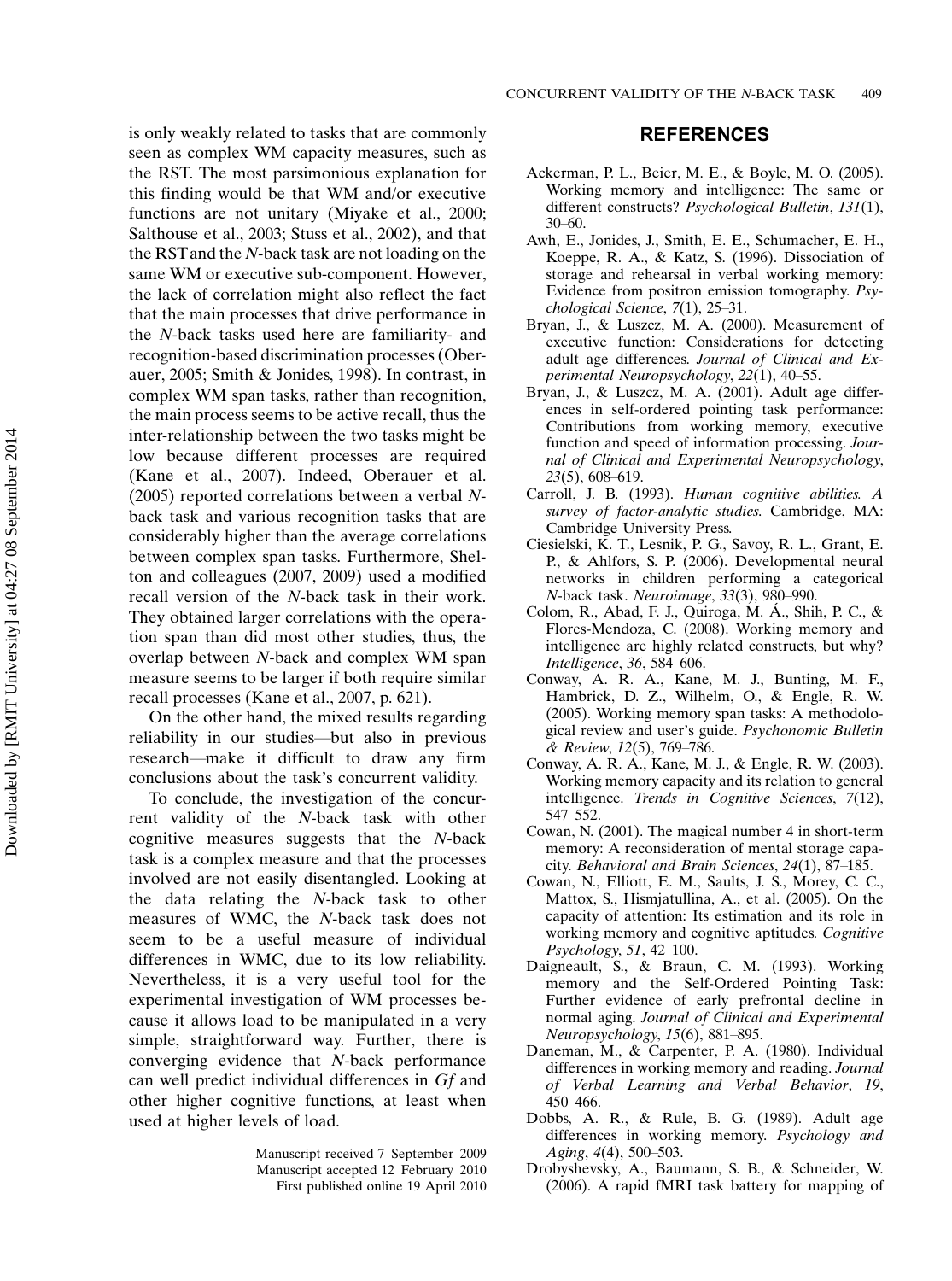visual, motor, cognitive, and emotional function. Neuroimage, 31(2), 732-744.

- Duncan, J., Seitz, R. J., Kolodny, J., Bor, D., Herzog, H., Ahmed, A., et al. (2000). A neural basis for general intelligence. Science, 289(5478), 457–460.
- Engle, R. W., Tuholski, S. W., Laughlin, J. E., & Conway, A. R. A. (1999). Working memory, shortterm memory, and general fluid intelligence: A latent-variable approach. Journal of Experimental Psychology: General, 128(3), 309-331.
- Fogarty, G., & Stankov, L. (1982). Competing tasks as an index of intelligence. Personality and Individual  $Differences, 3, 407-422.$
- Friedman, N. P., & Miyake, A. (2005). Comparison of four scoring methods for the reading span test. Behavior Research Methods, 37(4), 581–590.
- Friedman, N. P., Miyake, A., Corley, R. P., Young, S. E., Defries, J. C., & Hewitt, J. K. (2006). Not all executive functions are related to intelligence. Psychological Science, 17(2), 172-179.
- Friedman, N. P., Miyake, A., Young, S. E., Defries, J. C., Corley, R. P., & Hewitt, J. K. (2008). Individual differences in executive functions are almost entirely genetic in origin. Journal of Experimental Psychology: General, 137(2), 201-225.
- Gevins, A., & Smith, M. E. (2000). Neurophysiological measures of working memory and individual differences in cognitive ability and cognitive style. Cerebral Cortex, 10, 829–839.
- Gevins, A. S., Bressler, S. L., Cutillo, B. A., Illes, J., Miller, J. C., Stern, J., et al. (1990). Effects of prolonged mental work on functional brain topography. Electroencephalography and Clinical Neurophysiology, 76(4), 339-350.
- Gray, J. R., Chabris, C. F., & Braver, T. S. (2003). Neural mechanisms of general fluid intelligence. Nature Neuroscience, 6(3), 316-322.
- Gregoire, J., & Van der Linden, M. (1997). Effects of age on forward and backward digit spans. Aging, Neuropsychology, and Cognition, 4, 140–149.
- Hockey, A., & Geffen, G. (2004). The concurrent validity and test-retest reliability of a visuospatial working memory task. *Intelligence*, 32, 591–605.
- Jaeggi, S. M., Buschkuehl, M., Etienne, A., Ozdoba, C., Perrig, W. J., & Nirkko, A. C. (2007). On how high performers keep cool brains in situations of cognitive overload. Cognitive, Affective, and Behavioral Neuroscience, 7(2), 75-89.
- Jaeggi, S. M., Buschkuehl, M., Jonides, J., & Perrig, W. J. (2008). Improving fluid intelligence with training on working memory. Proceedings of the National Academy of Sciences of the United States of America,  $105(19)$ , 6829–6833.
- Jaeggi, S. M., Schmid, C., Buschkuehl, M., & Perrig, W. J. (2009). Differential age effects in load-dependent memory processing. Aging, Neuropsychology, and Cognition, 16, 80-102.
- Jarrold, C., & Towse, J. N. (2006). Individual differences in working memory. Neuroscience, 139(1), 39-50.
- Jonides, J., Schumacher, E. H., Smith, E. E., Lauber, E. J., Awh, E., Minoshima, S., et al. (1997). Verbal working memory load affects regional brain activation as

measured by PET. Journal of Cognitive Neuroscience, 9(4), 462-475.

- Just, M. A., & Carpenter, P. A. (1992). A capacity theory of comprehension. Psychological Review, 99, 122-149.
- Kane, M. J. (2005). Full frontal fluidity? Looking in on the neuroimaging of reasoning and intelligence. In O. Wilhelm & R. W. Engle (Eds.), Handbook of understanding and measuring intelligence (pp. 141 163). Thousand Oaks, CA: Sage.
- Kane, M. J., Conway, A. R. A., Miura, T. K., & Colflesh, G. J. (2007). Working memory, attention control, and the N-back task: A question of construct validity. Journal of Experimental Psychology. Learning, Memory, and Cognition,  $33(3)$ ,  $615-622$ .
- Kane, M. J., & Engle, R. W. (2002). The role of prefrontal cortex in working-memory capacity, executive attention, and general fluid intelligence: An individual-differences perspective. Psychonomic Bulletin & Review,  $9(4)$ , 637-671.
- Kane, M. J., Hambrick, D. Z., & Conway, A. R. (2005). Working memory capacity and fluid intelligence are strongly related constructs: Comment on Ackermann, Beier, and Boyle (2005). Psychological *Bulletin*,  $131(1)$ ,  $66-71$ .
- Kane, M. J., Hambrick, D. Z., Tuholski, S. W., Wilhelm, O., Payne, T. W., & Engle, R. W. (2004). The generality of working memory capacity: A latentvariable approach to verbal and visuospatial memory span and reasoning. Journal of Experimental Psychology: General, 133(2), 189-217.
- Kirchner, W. K. (1958). Age differences in short-term retention of rapidly changing information. Journal of Experimental Psychology, 55(4), 352-358.
- Knops, A., Nuerk, H. C., Fimm, B., Vohn, R., & Willmes, K. (2006). A special role for numbers in working memory? An fMRI study. Neuroimage,  $29(1)$ , 1–14.
- Kyllonen, P. C., & Christal, R. E. (1990). Reasoning ability is (little more than) working-memory capacity?! Intelligence, 14, 389-433.
- Lehmann, C., Mueller, T., Federspiel, A., Hubl, D., Schroth, G., Huber, O., et al. (2004). Dissociation between overt and unconscious face processing in fusiform face area. Neuroimage,  $21(1)$ , 75-83.
- MacDonald, M. C., & Christiansen, M. H. (2002). Reassessing working memory: Comment on Just and Carpenter (1992) and Waters and Caplan (1996). Psychological Review,  $109(1)$ , 35-54; discussion 55-74.
- Mackworth, J. F. (1959). Paced memorizing in a continuous task. Journal of Experimental Psychol- $\log y$ , 58(3), 206–211.
- McElree, B. (2001). Working memory and focal attention. Journal of Experimental Psychology: Learning, Memory, and Cognition,  $27(3)$ ,  $817-835$ .
- Meier, B., & Perrig, W. J. (2000). Low reliability of perceptual priming: Consequences for the interpretation of functional dissociations between explicit and implicit memory. Quarterly Journal of Experimental Psychology. A: Human Experimental Psy $chology, 53(1), 211–233.$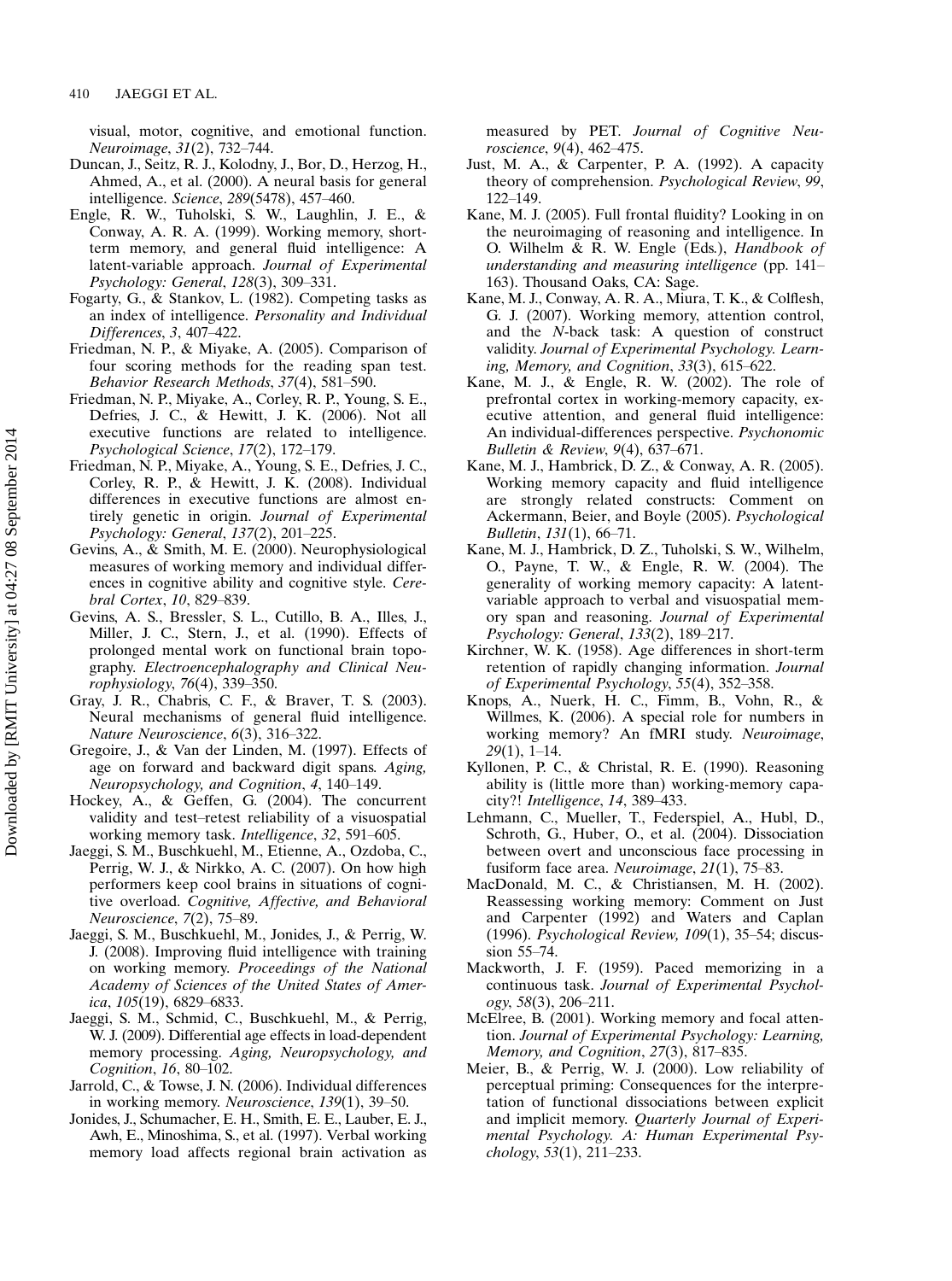- Miyake, A., Friedman, N. P., Emerson, M. J., Witzki, A. H., Howerter, A., & Wager, T. D. (2000). The unity and diversity of executive functions and their contributions to complex ''frontal lobe'' tasks: A latent variable analysis. Cognitive Psychology, 41(1), 49-100.
- Miyake, A., Friedman, N. P., Rettinger, D. A., Shah, P., & Hegarty, M. (2001). How are visuospatial working memory, executive functioning, and spatial abilities related? A latent-variable analysis. Journal of Experimental Psychology: General, 130(4), 621-640.
- Nystrom, L. E., Braver, T. S., Sabb, F. W., Delgado, M. R., Noll, D. C., & Cohen, J. D. (2000). Working memory for letters, shapes, and locations: fMRI evidence against stimulus-based regional organization in human prefrontal cortex. Neuroimage, 11(5 Pt 1), 424-446.
- Oberauer, K. (2005). Binding and inhibition in working memory: Individual and age differences in shortterm recognition. Journal of Experimental Psychology: General, 134(3), 368-387.
- Oberauer, K., Lange, E., & Engle, R. W. (2004). Working memory capacity and resistance to interference. Journal of Memory and Language, 51(1), 80-96.
- Oberauer, K., Schulze, R., Wilhelm, O., & Suss, H. M.  $(2005)$ . Working memory and intelligence – their correlation and their relation: Comment on Ackerman, Beier, and Boyle (2005). Psychological Bulle- $\lim$ , 131(1), 61–65.
- Owen, A. M., McMillan, K. M., Laird, A. R., & Bullmore, E. (2005). N-back working memory paradigm: A meta-analysis of normative functional neuroimaging studies. Human Brain Mapping,  $25(1)$ , 46-59.
- Petrides, M., & Milner, B. (1982). Deficits on subjectordered tasks after frontal and temporal-lobe lesions in man. Neuropsychologia, 20, 249-262.
- Ragland, J. D., Turetsky, B. I., Gur, R. C., Gunning-Dixon, F., Turner, T., Schroeder, L., et al. (2002). Working memory for complex figures: An fMRI comparison of letter and fractal n-back tasks. Neuropsychology, 16(3), 370–379.
- Raven, J. C. (1990). Advanced Progressive Matrices. Sets I, II. Oxford, UK: Oxford University Press.
- Roberts, R., & Gibson, E. (2002). Individual differences in sentence memory. Journal of Psycholinguistic Research, 31(6), 573–598.
- Salthouse, T. A., Atkinson, T. M., & Berish, D. E. (2003). Executive functioning as a potential mediator of age-related cognitive decline in normal adults. Journal of Experimental Psychology: General, 132(4), 566-594.
- Salthouse, T. A., Pink, J. E., & Tucker-Drob, E. M. (2008). Contextual analysis of fluid intelligence. Intelligence, 36, 464-486.
- Schumacher, E. H., Lauber, E., Awh, E., Jonides, J., Smith, E. E., & Koeppe, R. A. (1996). PET evidence for an amodal verbal working memory system. Neuroimage, 3(2), 79-88.
- Shamosh, N. A., Deyoung, C. G., Green, A. E., Reis, D. L., Johnson, M. R., Conway, A. R., et al. (2008). Individual differences in delay discounting: Relation to intelligence, working memory, and anterior prefrontal cortex. Psychological Science, 19(9), 904-911.
- Shelton, J. T., Elliott, E. M., Hill, B. D., Calamia, M. R., & Gouvier, W. D. (2009). A comparison of laboratory and clinical working memory tests and their prediction of fluid intelligence. Intelligence, 37, 283-293.
- Shelton, J. T., Metzger, R. L., & Elliott, E. M. (2007). A group-administered lag task as a measure of working memory. Behavior Research Methods, 39(3), 482493.
- Smith, E. E., & Jonides, J. (1997). Working memory: A view from neuroimaging. Cognitive Psychology,  $33(1)$ , 5–42.
- Smith, E. E., & Jonides, J. (1998). Neuroimaging analyses of human working memory. Proceedings of the National Academy of Sciences of the United States of America,  $95(20)$ , 12061–12068.
- Snodgrass, J. G., & Corwin, J. (1988). Pragmatics of measuring recognition memory: Applications to dementia and amnesia. Journal of Experimental Psychology: General, 117(1), 34–50.
- Spilsbury, G. (1992). Complexity as a reflection of the dimensionality of a task. *Intelligence*, 16, 31-45.
- Stankov, L., & Crawford, J. D. (1993). Ingredients of complexity in fluid intelligence. Learning and Individual Differences,  $5, 73-111$ .
- Stuss, D. T., Alexander, M. P., Floden, D., Binns, M. A., Levine, B., McIntosh, A. R., et al. (2002). Fractionation and localization of distinct frontal lobe processes: Evidence from focal lesions in humans. In D. T. Stuss & R. T. Knight (Eds.), Principles of frontal lobe function (pp. 392-407). New York: Oxford University Press.
- Süss, H-M., Oberauer, K., Wittmann, W. W., Willhelm, O., & Schulze, R. (2002). Working-memory capacity explains reasoning ability  $-$  and a little bit more. *Intelligence*,  $30(3)$ ,  $261-288$ .
- Tewes, U. (1991). *Hamburg-Wechsler-Intelligenztest für* Erwachsene-Revision 1991 (HAWIE-R). Bern: Hans Huber.
- Van Leeuwen, M., Van den Berg, S. M., Hoekstra, R. A., & Boomsma, D. I. (2007). Endophenotypes for intelligence in children and adolescents. Intelligence, 35, 369-380.
- Verhaeghen, P., & Basak, C. (2005). Ageing and switching of the focus of attention in working memory: Results from a modified N-back task. Quarterly Journal of Experimental Psychology. A, Human Experimental Psychology,  $58(1)$ , 134–154.
- Verhaeghen, P., Cerella, J., & Basak, C. (2004). A working memory workout: How to expand the focus of serial attention from one to four items in 10 hours or less. Journal of Experimental Psychology: Learning, Memory, and Cognition, 30(6), 1322-1337.
- Wager, T. D., & Smith, E. E. (2003). Neuroimaging studies of working memory: A meta-analysis.